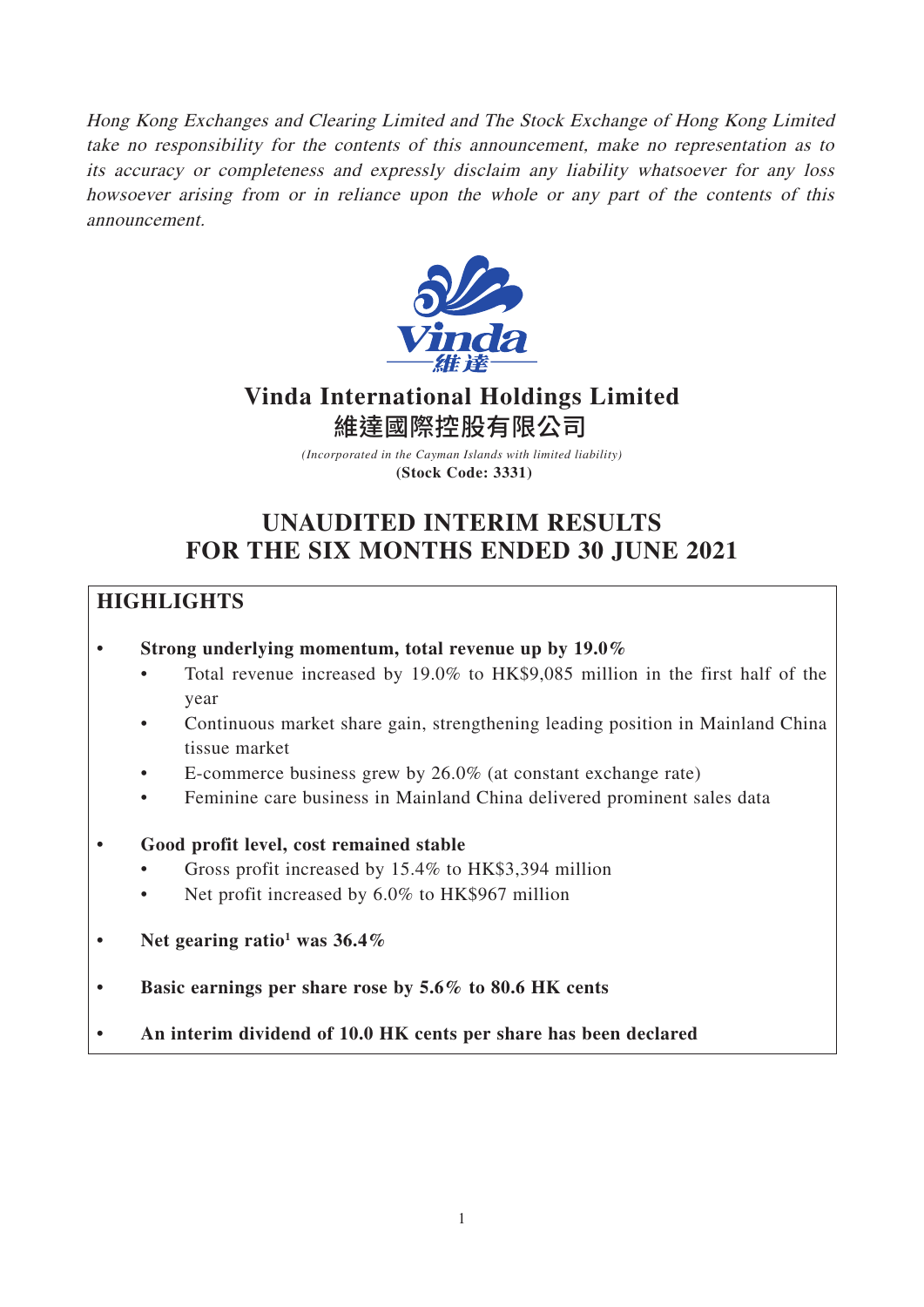The Board of Directors (the "**Board**") of Vinda International Holdings Limited ("**Vinda**" or the "**Company**") is pleased to present the unaudited interim results of the Company and its subsidiaries (the "**Group**") for the six months ended 30 June 2021 (the "**Period**" or "**H1 2021**").

# **MANAGEMENT DISCUSSION AND ANALYSIS**

# **Overview**

In H1 2021, the progress in the pandemic control varied in different countries we operate in, the business environment remained uncertain. The global economic recovery accelerated and the demand situation fluctuated, leading to a continuous price hike among various commodities. With our clear strategic positioning and continuous optimisation of product portfolio, the Group had delivered good profitability and showed resilience in maintaining business growth.

# **Financial Highlights**

In H1 2021, total revenue of the Group increased by 19.0% (growth at a constant exchange rate: 11.0%) to HK\$9,085 million.

In terms of business segment, tissue and personal care segments contributed 83% and 17% of total revenue, respectively. A breakdown of the revenue by sales channel showed that traditional distributors, key account managed supermarkets and hypermarkets, professional hygiene and e-commerce business accounted for 27%, 24%, 11% and 38%, respectively, of the total revenue. The pandemic has accelerated changes in consumption habits with e-commerce highly favored, recording a 26% organic growth<sup>2</sup>.

The Group increased its raw materials inventory level in 2020 to prepare for any possible international logistic disruption. The additional inventory in stock helped to reduce the increasing cost pressure from raw materials in H1 2021. In H1 2021, gross profit rose by 15.4% to HK\$3,394 million, and the gross margin maintained at a relatively high level of 37.4%.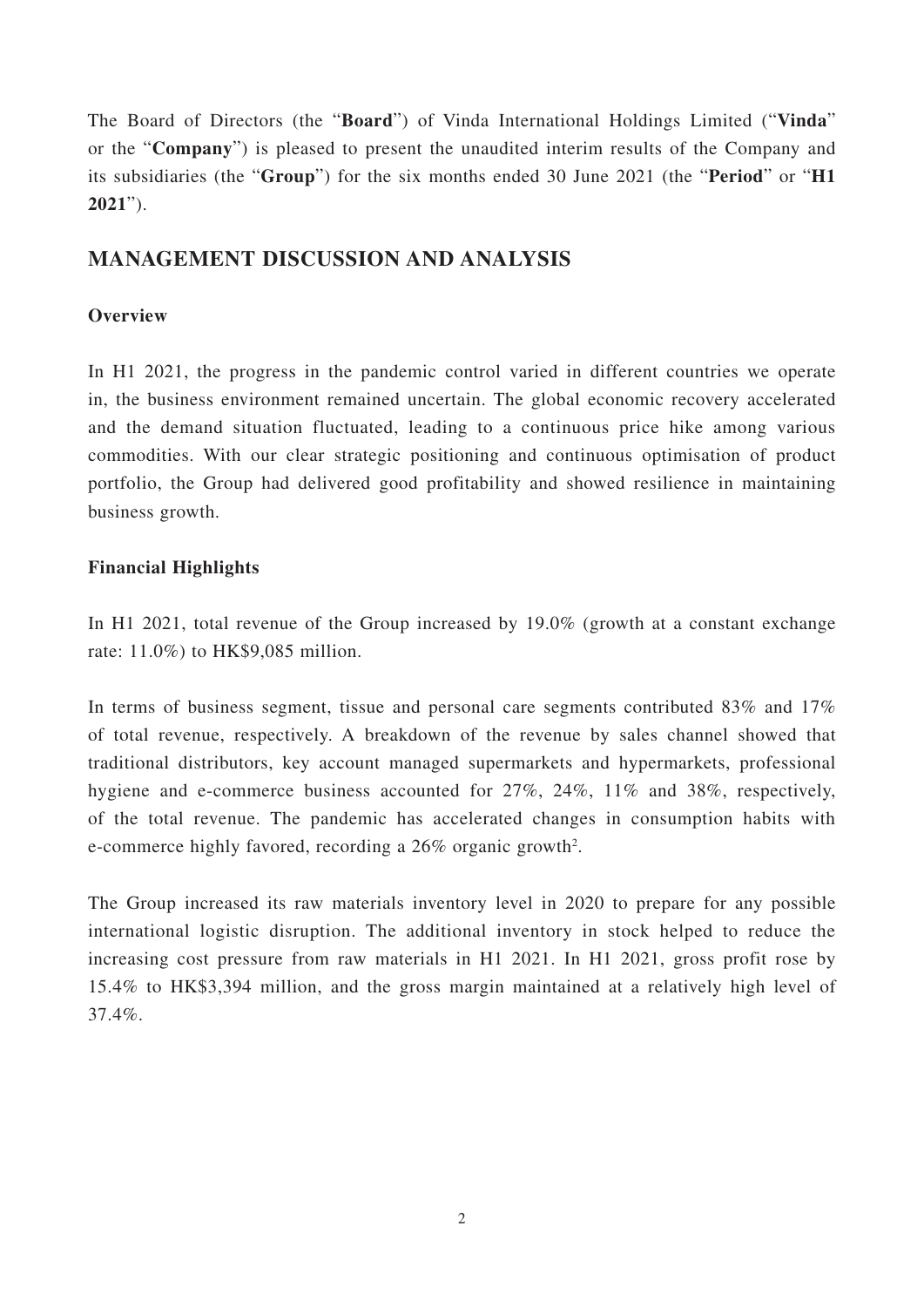EBITDA edged up by 0.4% to HK\$1,826 million while EBITDA margin was narrowed by 3.7 percentage points ("**ppts**") to 20.1%.

Total foreign exchange gain was HK\$7 million (H1 2020: HK\$11 million loss), of which HK\$6 million gain came from operating activities (H1 2020: HK\$13 million loss), and HK\$1 million gain was due to financing activities (H1 2020: HK\$2 million gain).

During the Period, the Group continued to invest in brand building and the promotion of personal care products in Mainland China market, where market competition and investments have fully returned to normal levels after the pandemic outbreak. The Group's total selling & marketing costs as a percentage of sales increased by 2.8 ppts to 19.4% while total administrative costs as a percentage of sales edged down by 0.6 ppt to 5.1%. Operating profit decreased by 3.7% to HK\$1,211 million while operating margin narrowed by 3.2 ppts to 13.3%.

Interest expenses decreased by 25.3% to HK\$65 million primarily due to lower cost of borrowings during the Period. The effective interest rate was 2.6%, down by 1.1 ppts compared to the first half of 2020 ("**H1 2020**").

Net gearing ratio was 36.4%.

The effective tax rate decreased by 6.2 ppts to 16.6%.

Net profit grew by 6.0% to HK\$967 million. The net profit margin narrowed by 1.4 ppts to 10.6%.

Basic earnings per share was 80.6 HK cents (H1 2020: 76.3 HK cents).

The Board has resolved to declare an interim dividend of 10.0 HK cents (H1 2020: 10.0 HK cents) per share for the Period.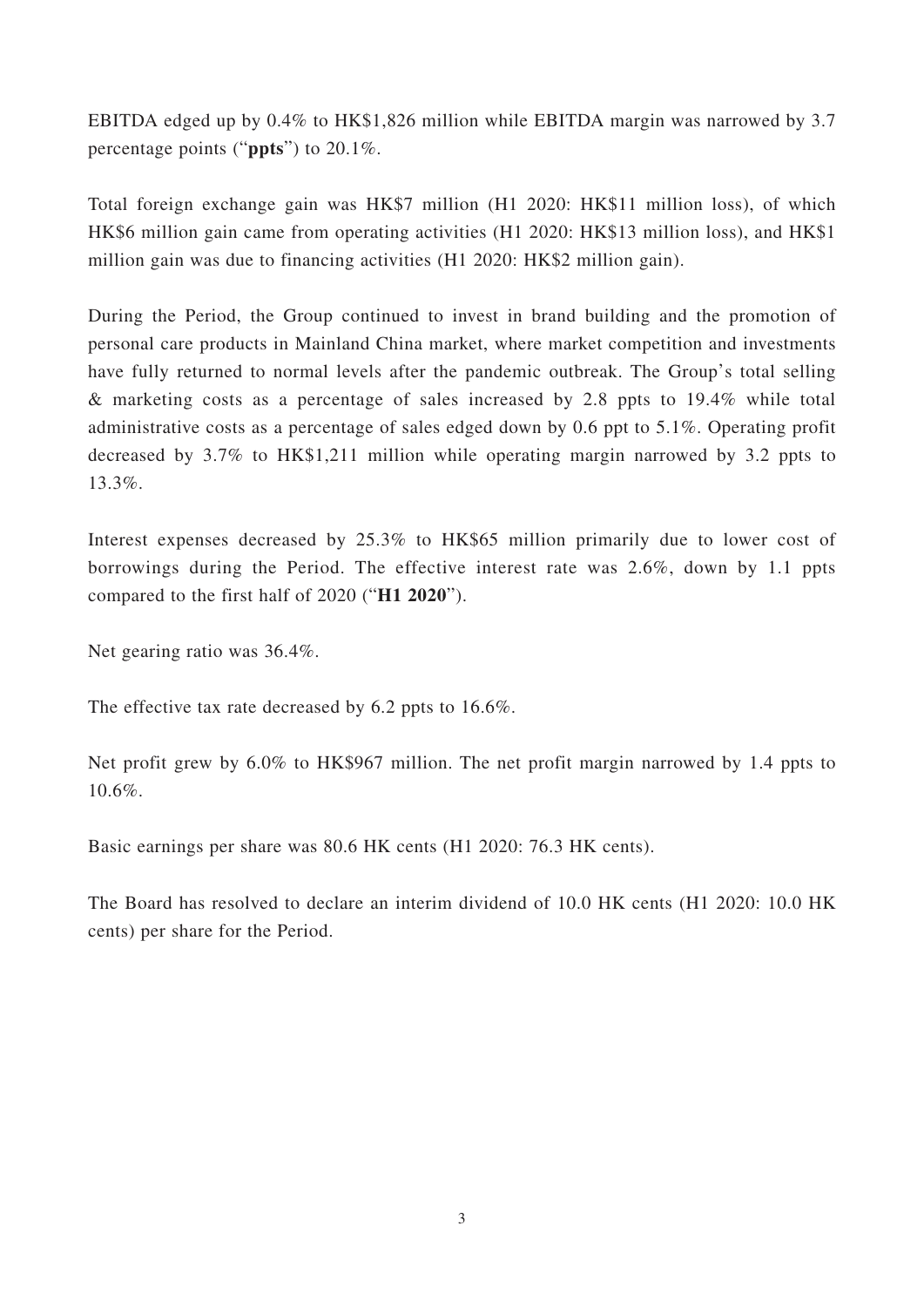### **Business Review**

### **Tissue Segment**

Revenue from the tissue segment increased by 20.3% to HK\$7,509 million, representing growth of 11.7% at a constant exchange rate, which accounted for 83% of the Group's total revenue (H1 2020: 82%). The market for premium products brings great opportunity for the Group's business expansion. The proportion of premium product portfolio increased steadily to over 28% of the total revenue of the Group, further reinforcing our leading tissue market position<sup>3</sup> in Mainland China. The gross margin of the tissue segment was 37.8% (H1 2020: 39.4%).

The market share of China tissue business reached 19.0% in the second quarter of 2021<sup>4</sup>. Vinda cooperated with the Summer Palace (頤和園), an owner of trendy intellectual property (IP) of Chinese heritage, and The Little Prince separately in conducting co-branding and precision marketing, in respect of content and channel, targeting family consumers. The launch of the Shenzhou XII manned spacecraft created a buzz in the public. As an official partner in the "China Spaceflight • Space Imagination" campaign in terms of household paper, the Company newly launched a series of spaceflight-themed products to boost both the traffic of website viewers and sales in conjunction with a live broadcast of topic on Mars. Tempo's market leadership in Hong Kong remained strong as we introduced several limited editions of products with themed designs that are popular among the young and high-end consumers. The demand for wet wipes designed for household disinfection and kitchen cleaning grew significantly, and the new wet toilet tissue products in mini packs widened both its market share and user base. Tork continued to expand its online and offline channels, focusing on high-traffic airports, public facilities and properties sectors to diversify its end-user market, and expanded the range of its offerings available online with the launch of lens cleaning wipes.

As the quality of life and the public's hygiene awareness improve, there is huge market potential to be unleashed through the upgrading of social consumption structure, which would procure a new round of growth for the Group's premium products and brands.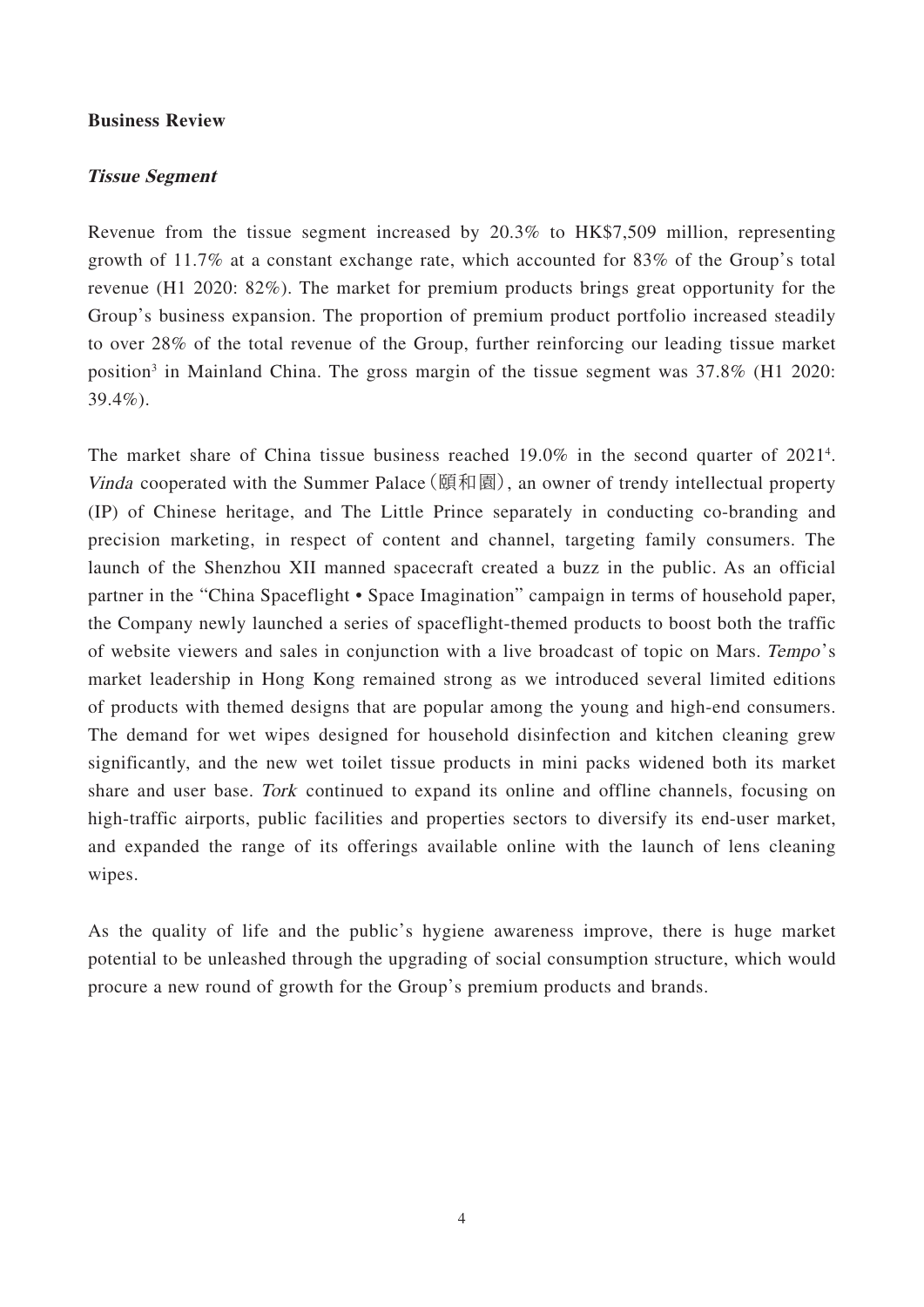# **Personal Care Segment**

Revenue from the personal care segment increased by 13.3% to HK\$1,576 million, representing a growth of 7.9% at a constant exchange rate, which accounted for 17% of the Group's total revenue (H1 2020: 18%). Gross margin of the personal care segment was 35.3% (H1 2020: 34.5%).

As a specialist in incontinence care, TENA has been living up to a global leading brand. By calling on the public to take incontinence seriously and developing awareness of incontinence care products through experience sharing by users and presentation by specialist, thereby driving sales growth under the brand. In response to the uptrending of online consumption, Dr. P actively followed the online consumption trend to strengthen its online brand positioning.

With regard to feminine care, Zhou Dongyu, being the brand ambassador of *Libresse* China, reinforced the brand's positioning as a high-end and cutting-edge player. Also, Libresse China collaborated with Pop Mart, a top Chinese IP owner, to launch new co-branded products, with a view to better catering to the users' need for "Dynamic Fit" and boosting sales at various channels with a more comprehensive range of products. In Malaysia, Libresse maintained its number one<sup>5</sup> market position in terms of market share.

Our baby care business continued to perform well in Southeast Asia. Drypers enhanced its brand interaction by launching short promotional videos and conducting the "Made to Fit" challenge campaign, trying to inculcate the brand philosophies of "When It Fits, It's Amazing" and "We're With You Every Step of The Way", so as to strengthen its leading market position<sup>5</sup>.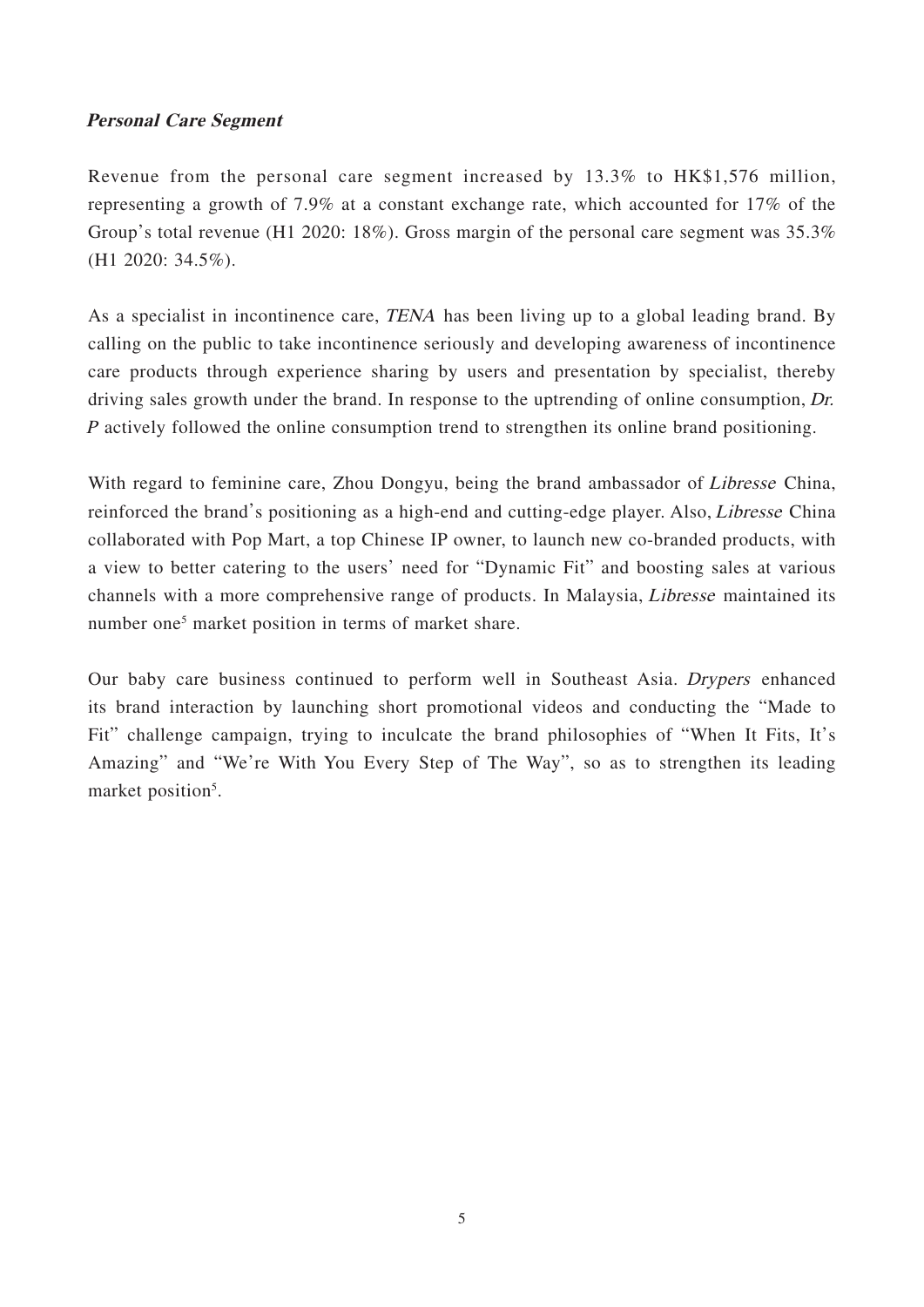# **Production Capacity**

As at 30 June 2021, Vinda's designed annual production capacity for tissue paper amounted to 1,250,000 tons. The construction of wet wipes production facilities in southern and northern China has been completed and they have commenced production. The tissue production capacity expansion plan in southern, eastern and central China continues to progress and is expected to be completed within 2021. Our regional headquarters in Malaysia is expected to be completed in early 2022, while the manufacturing facilities and innovation center are progressing on schedule and are expected to be completed in 2022. The operation of new production capacity will promote efficiency improvement and facilitate market expansion, laying a solid foundation for our future performance growth.

# **Human Resources Management and Internal Control**

Employees are the most valuable contributors to Vinda's sustainable development. We strive to offer equal employment opportunities to all qualified candidates regardless of age, nationality, race, religion, sexual orientation and gender, etc. We also offer fair and reasonable remunerations, performance incentives and a career advancement mechanism. Furthermore, we ensure that our employees continuously develop their skills and capabilities by providing a range of training opportunities. During the Period, Vinda was awarded the "2021 Human Resources Management Excellence Award(二零二一年人力資源管理傑出獎)" by JOBS (前程無憂)in Mainland China.

During the Period, a total of 123,897 hours of training were conducted for a total of 10,428 participants.

As at 30 June 2021, we had a total of 11,577 employees, compared with 11,247 as at 30 June 2020.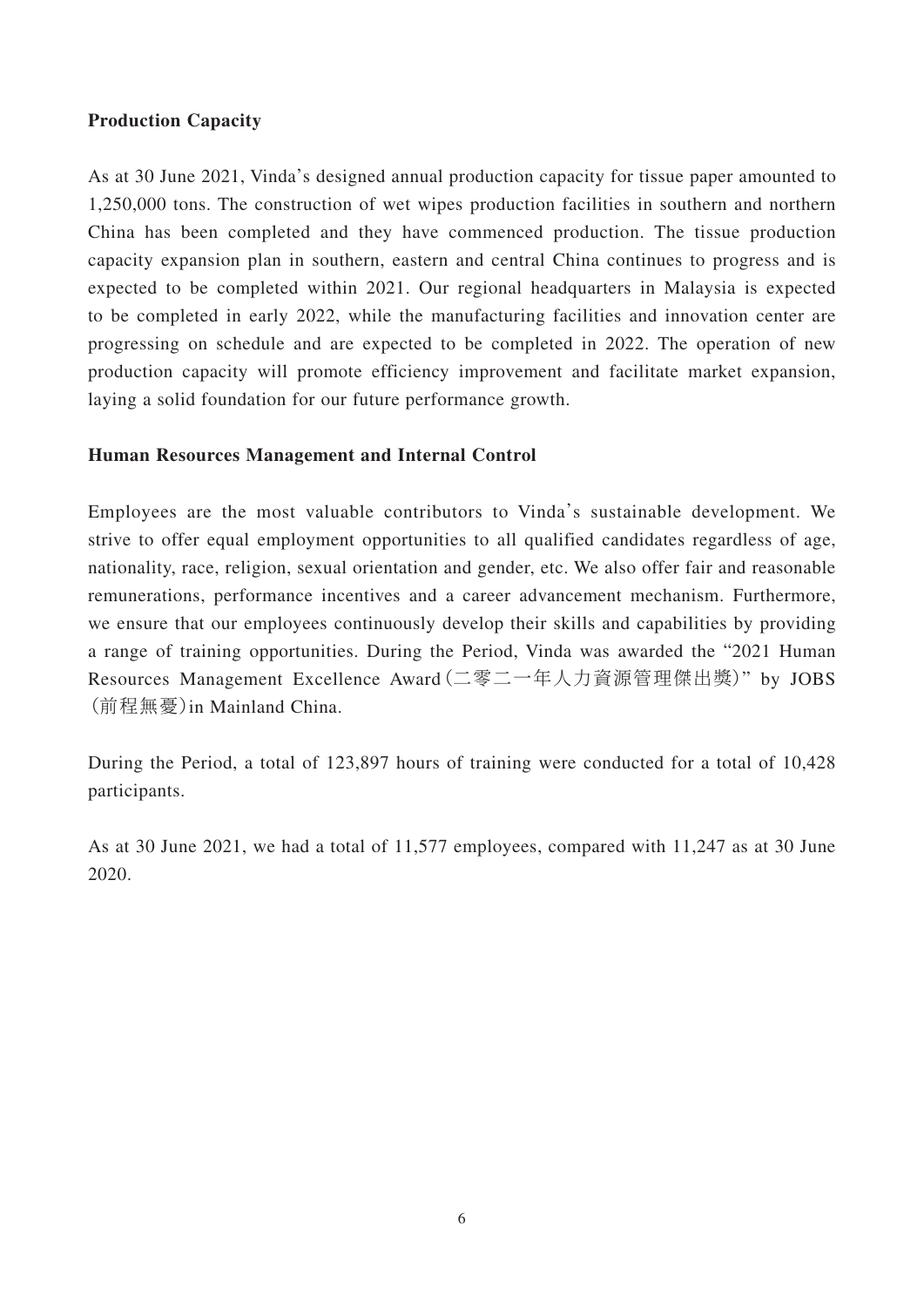Vinda is committed to maintaining high standards of corporate governance. All employees are required to comply with Vinda's code of conduct. We regularly review and update our internal control policies, handling procedures and guidelines to align with the latest external regulatory and internal control requirements. 99% of our employees had training on the code of conduct. While the heads of all functional departments and business units are responsible for identifying, handling and reporting major risks and inadequacies in internal control, the internal audit department is responsible for conducting internal audits, receiving reports on misconduct, reporting cases to the senior management and advising solutions for cases. The head of the internal audit department reports to the chairman of the audit committee of the Company.

# **Health and Safety Performance**

We attach great importance to occupational health and safety with our goal of "zero accident".

Lost-time accidents in H1 2021 totaled 10 cases, none of which involved major injuries.

# **Corporate Social Responsibility**

We have always regarded corporate social responsibility as critical to our business, and the blueprint for sustainable development of the Group, including energy saving and emission reduction, high product quality and operation efficiency, and caring for employees and communities. We and our stakeholders have created shared and sustainable values at the economic, social and environmental levels.

In Mainland China, we cooperated with local social work centers through Vinda Volunteer Service Team to fully support the front-line work of national nucleic acid testing and vaccination, and carried out related activities to give back to the society. In Malaysia, the annual "Share A Little Comfort" activity continued with the aim of transforming four orphanages into comfortable living environment for children every year. In Taiwan, we donated infant and adult incontinence care products to social welfare institutions such as United Way(社會福利聯合勸募協會), Fund for Children and Families(家扶中心)and Rehabilitation Centre for the Disabled  $(\frac{1}{2})^2$   $\oplus$   $\oplus$   $\oplus$   $\oplus$   $\oplus$  prove the quality of life of disadvantaged groups.

Vinda Volunteer Team and Vinda Charity Foundation united to organise various social service activities. During the Period, 206 participants of Vinda volunteers spent 1,076 hours on social services.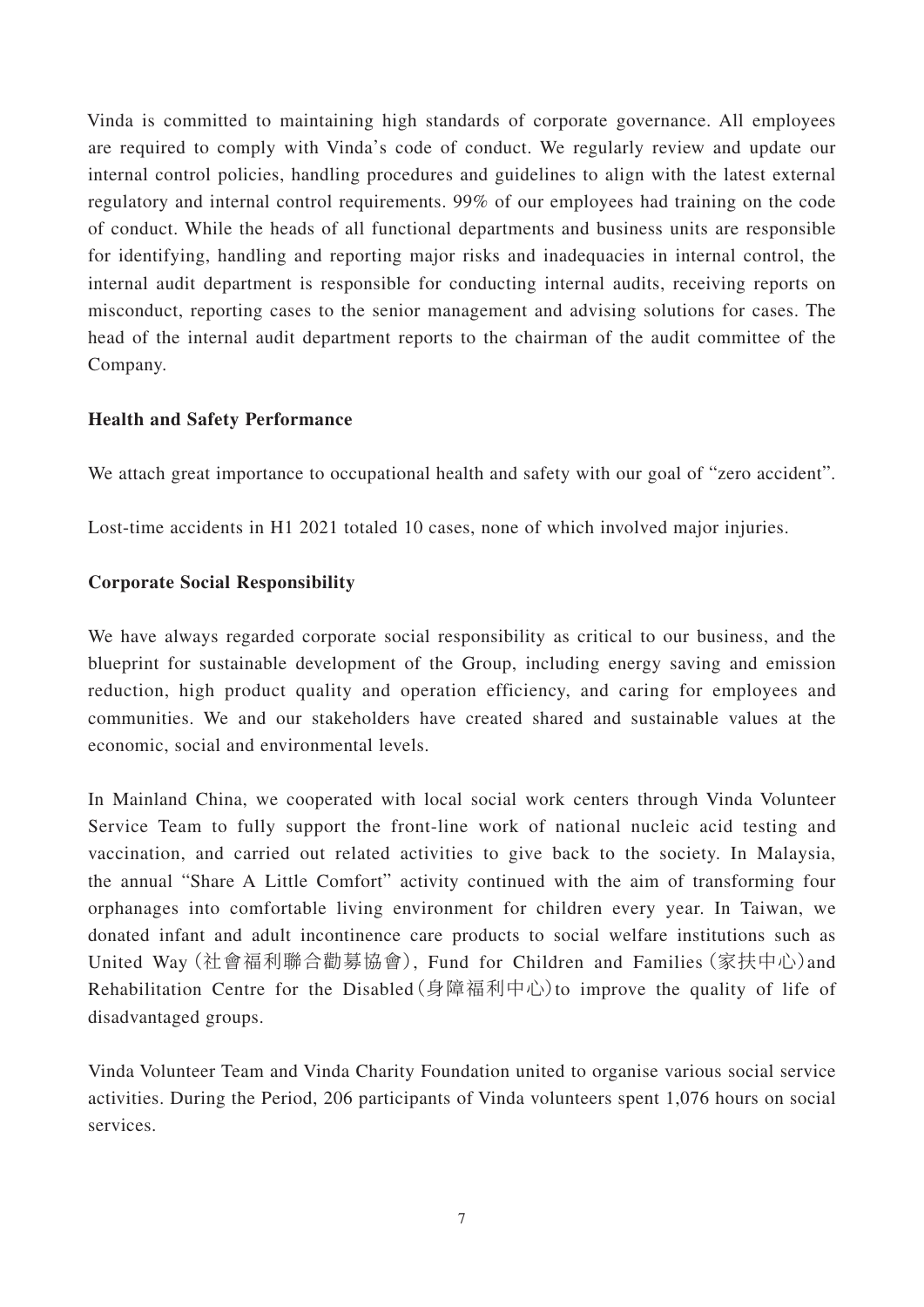# **Outlook**

As the global pandemic has shown signs of abating, it is expected that economic recovery will continue to gain momentum in the second half of 2021. The overall business environment remains volatile by the raw material prices fluctuations, changes in consumer market and intense competition.

The Chinese and Asian hygiene market remains promising. Riding on the improving living standards in Mainland China, the consumption of household paper has shown a steady growth trend. However, compared with the per capita consumption of tissue and personal care products in mature markets, there are still plenty of room for growth. At the same time, consumers' increasing demand for better hygiene and personal care products in the post-pandemic era, coupled with consumption upgrading, category refinement and channel diversification, have created significant business opportunities in the industry. We will embrace changes in consumer behaviors and channel shift, continue to focus on product innovation and grow our business.

The growing aging population and higher awareness of elderly care have provided a good opportunity for the incontinence care segment. Our high-quality incontinence care products are very well received by families and nursing institutions. Advocating modern women's spirit of independence and self-realization, Libresse has successfully gained huge attention of local consumers and is expected to become an important growth driver for our personal care business.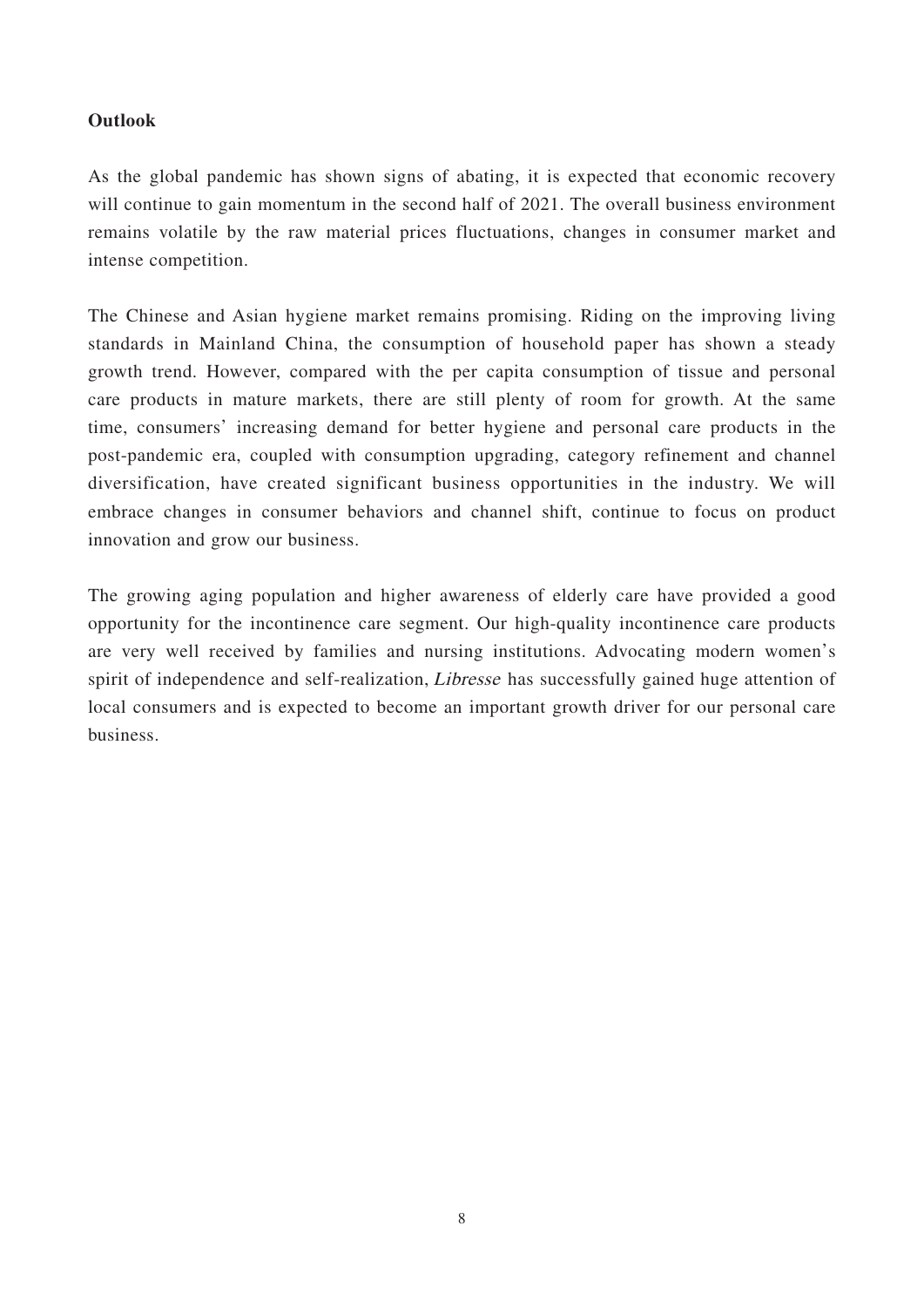We will stay focused on the following development strategies:

- 1. We will continue to focus on brand building, product innovation and further product mix improvement to enhance our brand competitiveness and secure long term business success;
- 2. We will continue to invest and grow Personal Care business in Mainland China;
- 3. We will continue to drive E-commerce sales, and continue to drive market share gain in all markets we operate in;
- 4. We will continue to identify areas of opportunities to improve our operation efficiency and return on investment; and
- 5. We will strengthen our financial position with strong operating cash flow and cautious management of working capital.

# Remarks

- <sup>1</sup> Net gearing ratio: Net debt divided by total shareholders' equity Net debt: Total borrowings plus lease liabilities less cash and cash equivalents and restricted bank deposits
- <sup>2</sup> Organic growth: Year on year growth at a constant exchange rate
- $3$  Source: Kantar Worldpanel, sales value year-to-date at 18 June 2021
- <sup>4</sup> Source: Kantar Worldpanel, sales value of first quarter and second quarter in 2021
- 5 Source: Kantar Worldpanel, sales value year-to-date at 23 May 2021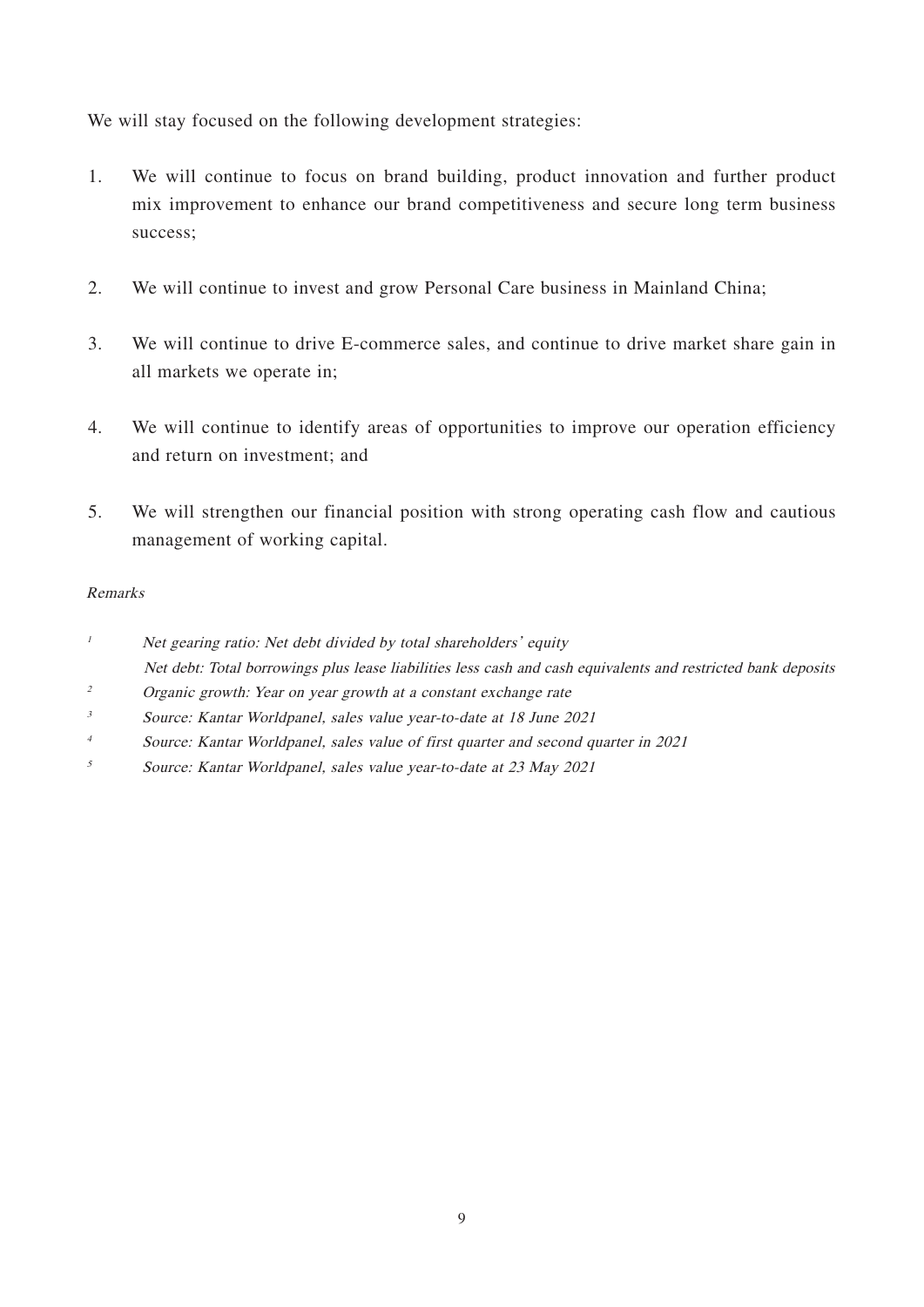# **INTERIM CONDENSED CONSOLIDATED STATEMENT OF COMPREHENSIVE INCOME**

|                                                 | <b>Unaudited</b> |                 |                          |  |
|-------------------------------------------------|------------------|-----------------|--------------------------|--|
|                                                 |                  |                 | Six months ended 30 June |  |
|                                                 |                  | 2021            | 2020                     |  |
|                                                 | <b>Note</b>      | <b>HK\$</b>     | HK\$                     |  |
| <b>Revenue</b>                                  | $\overline{4}$   | 9,084,530,139   | 7,633,952,987            |  |
| Cost of sales                                   |                  | (5,690,222,228) | (4,693,143,894)          |  |
| Gross profit                                    |                  | 3,394,307,911   | 2,940,809,093            |  |
| Selling and marketing costs                     |                  | (1,762,166,179) | (1,268,323,900)          |  |
| Administrative expenses                         |                  | (444, 149, 289) | (427, 396, 249)          |  |
| Net impairment losses on financial assets       |                  | (18, 475, 590)  | (4,212,575)              |  |
| Other income and gains – net                    |                  | 41,046,946      | 15,886,083               |  |
| <b>Operating profit</b>                         | $\mathfrak{I}$   | 1,210,563,799   | 1,256,762,452            |  |
| Finance income and costs – net                  | 6                | (51, 387, 335)  | (74, 954, 307)           |  |
| Share of post-tax loss of an associate          |                  | (113, 034)      | (61, 740)                |  |
| Profit before income tax                        |                  | 1,159,063,430   | 1,181,746,405            |  |
| Income tax expense                              | $\mathcal T$     | (191, 870, 845) | (268, 952, 518)          |  |
| Profit attributable to the equity holders of    |                  |                 |                          |  |
| the Company                                     |                  | 967, 192, 585   | 912,793,887              |  |
| Other comprehensive income:                     |                  |                 |                          |  |
| Item that may be reclassified to profit or loss |                  |                 |                          |  |
| - Currency translation differences              |                  | 58,743,852      | (241, 235, 928)          |  |
| Total comprehensive income attributable to      |                  |                 |                          |  |
| the equity holders of the Company               |                  | 1,025,936,437   | 671, 557, 959            |  |
| Earnings per share for profit attributable to   |                  |                 |                          |  |
| the equity holders of the Company               |                  |                 |                          |  |
| - basic                                         | 8(a)             | 0.806           | 0.763                    |  |
| - diluted                                       | 8(b)             | 0.805           | 0.761                    |  |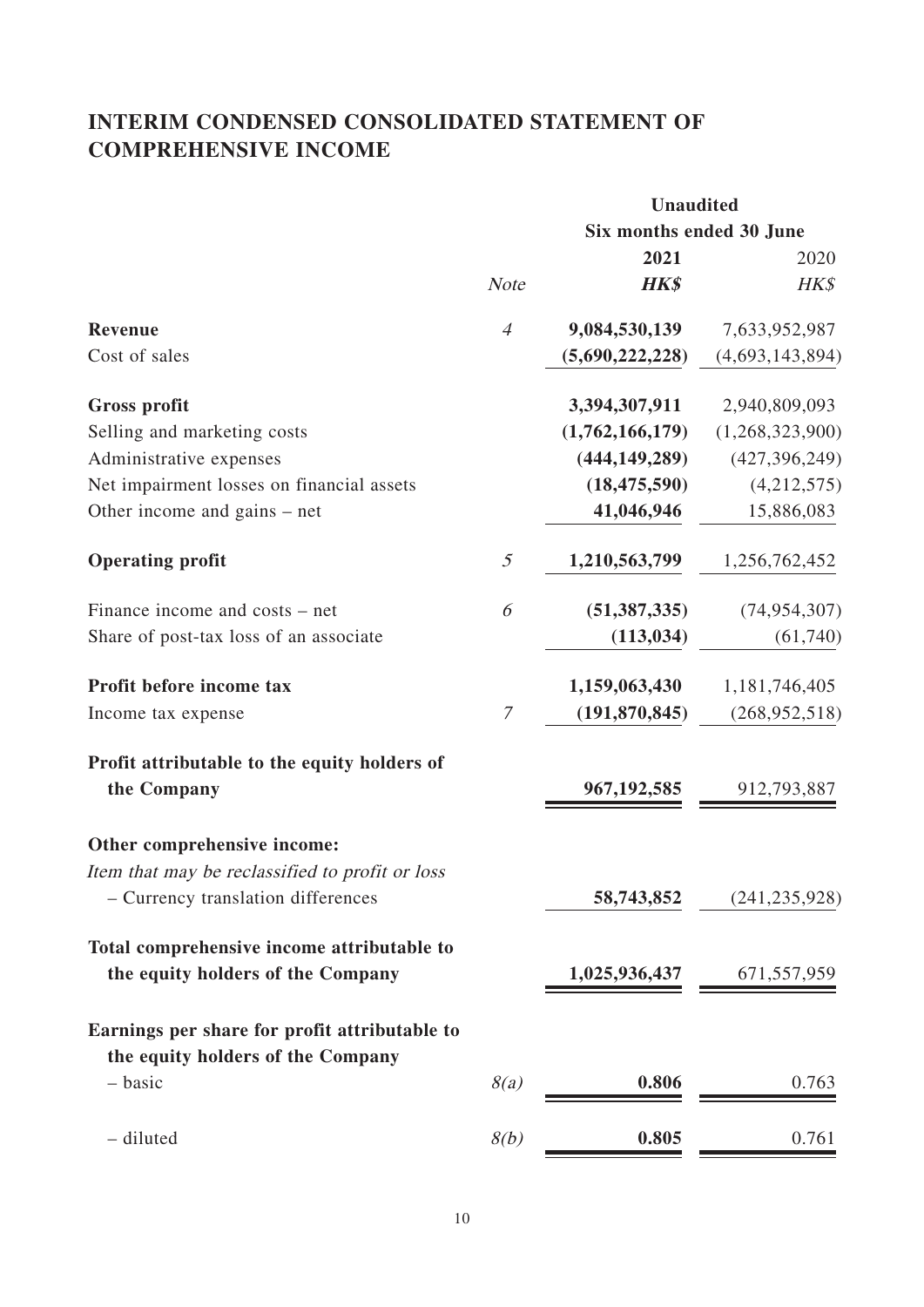# **INTERIM CONDENSED CONSOLIDATED BALANCE SHEET**

|                                                 |             | <b>Unaudited</b>  | Audited        |
|-------------------------------------------------|-------------|-------------------|----------------|
|                                                 |             | 30 June           | 31 December    |
|                                                 |             | 2021              | 2020           |
|                                                 | <b>Note</b> | <b>HK\$</b>       | HK\$           |
| <b>ASSETS</b>                                   |             |                   |                |
| <b>Non-current assets</b>                       |             |                   |                |
| Property, plant and equipment                   | 10          | 10,622,492,042    | 10,117,404,823 |
| Right-of-use assets                             | 11          | 1,346,800,730     | 1,366,419,837  |
| Intangible assets                               | 10          | 2,675,315,787     | 2,746,074,511  |
| Deferred income tax assets                      |             | 532,095,728       | 515,206,860    |
| Investment properties                           | 10          | 3,112,485         | 3,167,484      |
| Investment in an associate                      |             | 2,234,743         | 2,347,777      |
| <b>Total non-current assets</b>                 |             | 15, 182, 051, 515 | 14,750,621,292 |
| <b>Current assets</b>                           |             |                   |                |
| Inventories                                     |             | 4,933,892,565     | 4,773,880,408  |
| Trade and notes receivables                     | 12          | 2,601,432,611     | 2,435,038,930  |
| Other receivables                               | 12          | 346,474,556       | 302,577,542    |
| Prepayments                                     | 12          | 93,457,419        | 71,020,270     |
| Due from related parties                        |             | 54,271,671        | 39,063,829     |
| Cash and cash equivalents                       |             | 781,821,618       | 749,399,329    |
| <b>Total current assets</b>                     |             | 8,811,350,440     | 8,370,980,308  |
| <b>Total assets</b>                             |             | 23,993,401,955    | 23,121,601,600 |
| <b>EQUITY</b>                                   |             |                   |                |
| Capital and reserves attributable to the equity |             |                   |                |
| holders of the Company                          |             |                   |                |
| Share capital                                   |             | 120,081,537       | 119,947,437    |
| Share premium                                   |             | 4,450,512,869     | 4,428,374,681  |
| Other reserves                                  |             | 7,694,907,677     | 7,119,034,916  |
| <b>Total equity</b>                             |             | 12,265,502,083    | 11,667,357,034 |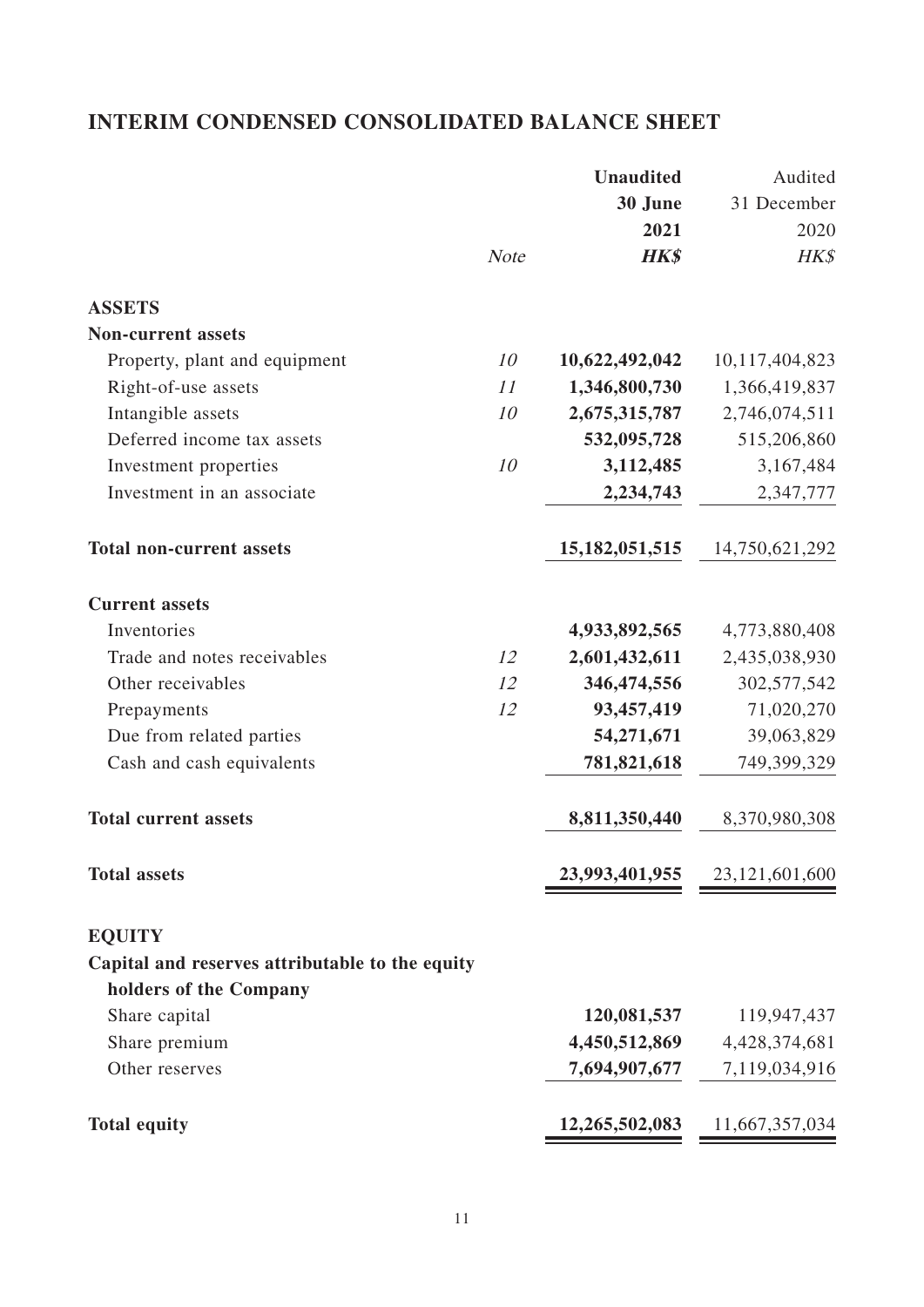# **INTERIM CONDENSED CONSOLIDATED BALANCE SHEET (CONTINUED)**

|                                      |             | <b>Unaudited</b> | Audited                       |
|--------------------------------------|-------------|------------------|-------------------------------|
|                                      |             | 30 June          | 31 December                   |
|                                      |             | 2021             | 2020                          |
|                                      | <b>Note</b> | <b>HK\$</b>      | HK\$                          |
| <b>LIABILITIES</b>                   |             |                  |                               |
| <b>Non-current liabilities</b>       |             |                  |                               |
| <b>Borrowings</b>                    | 14          | 3,423,987,374    | 2,890,391,162                 |
| Loans from a related party           | 14          | 693,500,625      | 96,080,272                    |
| Lease liabilities                    | 11          | 119,756,562      | 129,563,570                   |
| Deferred government grants           |             | 278,926,790      | 284,876,449                   |
| Deferred income tax liabilities      |             | 196,382,468      | 200,344,900                   |
| Post-employment benefits             |             | 10,422,539       | 15,983,243                    |
| Other non-current liabilities        | 15          | 11,840,103       | 2,253,625                     |
| <b>Total non-current liabilities</b> |             | 4,734,816,461    | 3,619,493,221                 |
| <b>Current liabilities</b>           |             |                  |                               |
| Trade payables, other payables and   |             |                  |                               |
| accrued expenses                     | 13          | 5,734,782,152    | 5,639,927,445                 |
| <b>Contract liabilities</b>          |             | 96,980,713       | 147,155,300                   |
| <b>Borrowings</b>                    | 14          | 941,500,435      | 1,445,419,389                 |
| Loan from a related party            | 14          |                  | 300,000,000                   |
| Lease liabilities                    | 11          | 63,678,411       | 72,363,875                    |
| Due to related parties               |             | 16,818,583       | 14,669,217                    |
| Current income tax liabilities       |             | 139, 323, 117    | 215,216,119                   |
| <b>Total current liabilities</b>     |             | 6,993,083,411    | 7,834,751,345                 |
| <b>Total liabilities</b>             |             | 11,727,899,872   | 11,454,244,566                |
| <b>Total equity and liabilities</b>  |             |                  | 23,993,401,955 23,121,601,600 |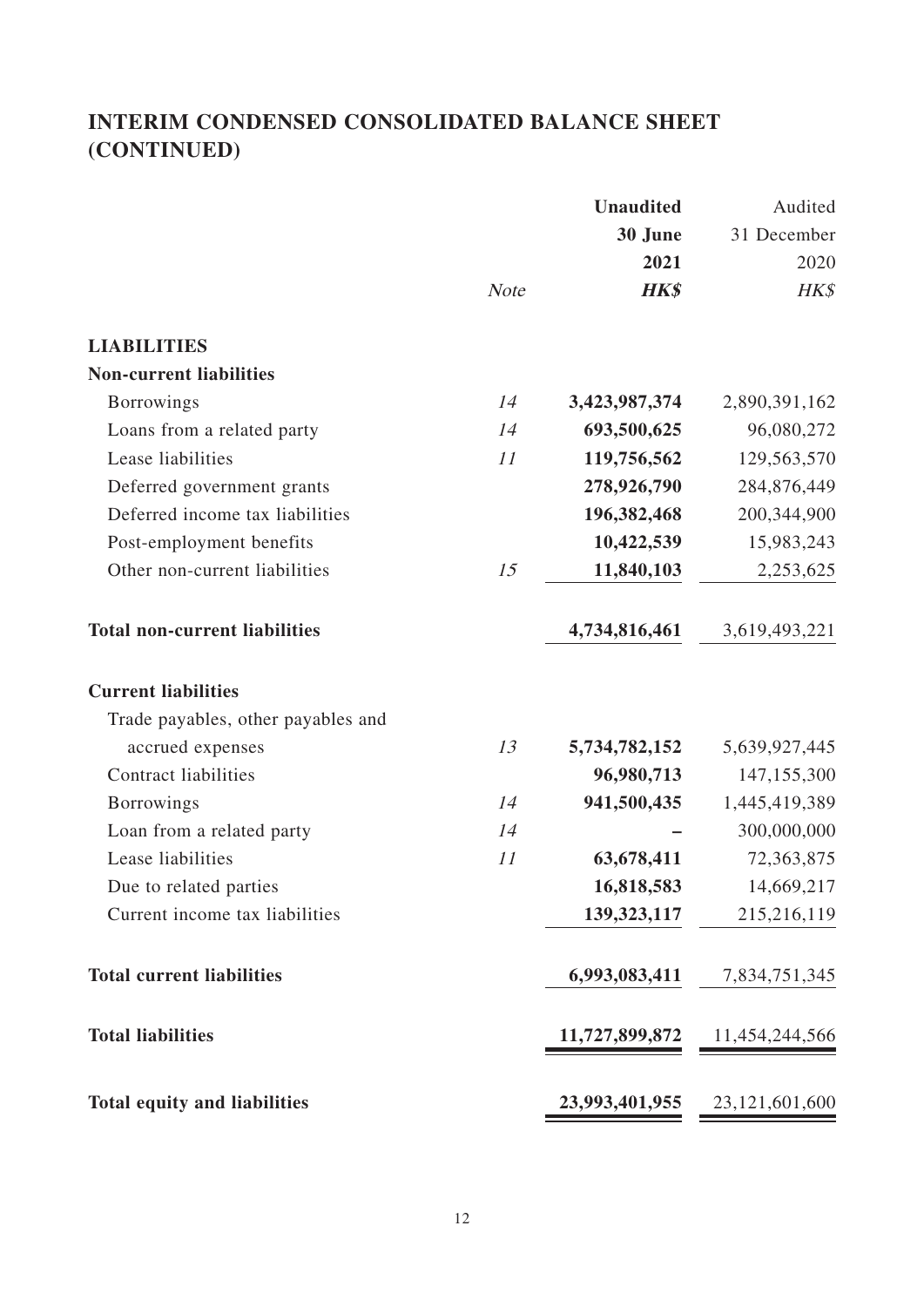# **INTERIM CONDENSED CONSOLIDATED STATEMENT OF CHANGES IN EQUITY**

|                                     | <b>Unaudited</b>                                  |               |                                            |                 |
|-------------------------------------|---------------------------------------------------|---------------|--------------------------------------------|-----------------|
|                                     | Attributable to the equity holders of the Company |               |                                            |                 |
|                                     | <b>Share</b>                                      | <b>Share</b>  | <b>Other</b>                               |                 |
|                                     | capital                                           | premium       | reserves                                   | <b>Total</b>    |
|                                     | HK\$                                              | HK\$          | HK\$                                       | HK\$            |
| <b>Balance as at 1 January 2020</b> | 119,510,337                                       | 4,356,240,018 | 4,987,460,947                              | 9,463,211,302   |
| Profit for the period               |                                                   |               | 912,793,887                                | 912,793,887     |
| Other comprehensive income          |                                                   |               |                                            |                 |
| Item that may be reclassified to    |                                                   |               |                                            |                 |
| profit or loss                      |                                                   |               |                                            |                 |
| - Currency translation differences  |                                                   |               | (241, 235, 928)                            | (241, 235, 928) |
|                                     |                                                   |               |                                            |                 |
| Total comprehensive income for      |                                                   |               |                                            |                 |
| the six months ended 30 June 2020   |                                                   |               | 671,557,959                                | 671,557,959     |
| <b>Transaction with owners</b>      |                                                   |               |                                            |                 |
| Employees share option scheme       |                                                   |               |                                            |                 |
| - Exercise of share options         | 239,400                                           | 35,392,427    | (9,560,747)                                | 26,071,080      |
| Dividends                           |                                                   |               | (251, 474, 448)                            | (251, 474, 448) |
|                                     |                                                   |               |                                            |                 |
| <b>Transaction with owners</b>      | 239,400                                           | 35,392,427    | (261, 035, 195)                            | (225, 403, 368) |
| Balance as at 30 June 2020          | 119,749,737                                       | 4,391,632,445 | 5,397,983,711                              | 9,909,365,893   |
|                                     |                                                   |               |                                            |                 |
| <b>Balance as at 1 January 2021</b> | 119,947,437                                       | 4,428,374,681 | 7,119,034,916                              | 11,667,357,034  |
| Profit for the period               |                                                   |               | 967, 192, 585                              | 967,192,585     |
| Other comprehensive income          |                                                   |               |                                            |                 |
| Item that may be reclassified to    |                                                   |               |                                            |                 |
| profit or loss                      |                                                   |               |                                            |                 |
| - Currency translation differences  |                                                   |               | 58,743,852                                 | 58,743,852      |
| Total comprehensive income for      |                                                   |               |                                            |                 |
| the six months ended 30 June 2021   |                                                   |               | 1,025,936,437                              | 1,025,936,437   |
| <b>Transaction with owners</b>      |                                                   |               |                                            |                 |
| Employees share option scheme       |                                                   |               |                                            |                 |
| - Exercise of share options         | 134,100                                           | 22,138,188    | (5,934,408)                                | 16,337,880      |
| Dividends                           |                                                   |               | (444, 129, 268)                            | (444, 129, 268) |
|                                     |                                                   |               |                                            |                 |
| <b>Transaction with owners</b>      | 134,100                                           | 22,138,188    | (450,063,676)                              | (427, 791, 388) |
| Balance as at 30 June 2021          | 120,081,537                                       |               | 4,450,512,869 7,694,907,677 12,265,502,083 |                 |
|                                     |                                                   |               |                                            |                 |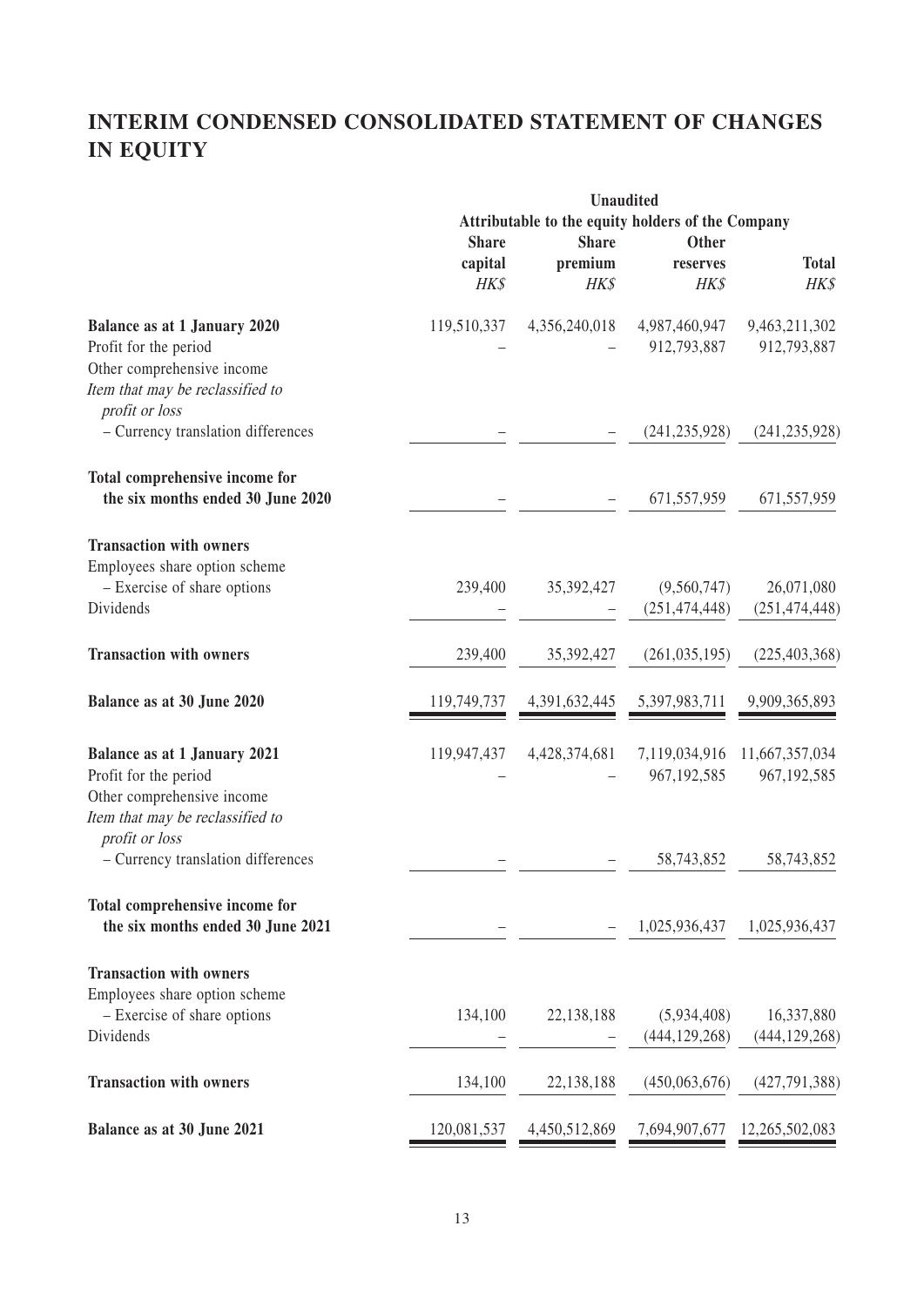# **INTERIM CONDENSED CONSOLIDATED STATEMENT OF CASH FLOWS**

|                                                                |             |                    | <b>Unaudited</b><br>Six months ended 30 June |  |
|----------------------------------------------------------------|-------------|--------------------|----------------------------------------------|--|
|                                                                |             |                    |                                              |  |
|                                                                |             | 2021               | 2020                                         |  |
|                                                                | <b>Note</b> | <b>HK\$</b>        | HK\$                                         |  |
| <b>Cash flows from operating activities:</b>                   |             |                    |                                              |  |
| - cash generated from operations                               |             | 1,094,932,297      | 1,233,791,209                                |  |
| - interest paid                                                |             | (81, 413, 686)     | (91, 985, 994)                               |  |
|                                                                |             |                    |                                              |  |
| <b>Cash flows generated from</b><br>operating activities – net |             | 1,013,518,611      | 1,141,805,215                                |  |
|                                                                |             |                    |                                              |  |
| <b>Cash flows from investing activities:</b>                   |             |                    |                                              |  |
| - purchases of property, plant and equipment                   |             | (824, 914, 674)    | (546, 492, 232)                              |  |
| - purchases of intangible assets                               |             | (17,672,724)       | (12,960,482)                                 |  |
| - purchases of land use rights                                 |             |                    | (2,391,250)                                  |  |
| - proceeds on disposal of property,<br>plant and equipment     |             | 4,267,598          | 666,614                                      |  |
| - government grants received                                   |             | 3,974,991          | 16,659,852                                   |  |
| - interest received                                            |             | 12,307,739         | 10,102,929                                   |  |
|                                                                |             |                    |                                              |  |
| Cash flows used in investing activities – net                  |             | (822, 037, 070)    | (534, 414, 569)                              |  |
| <b>Cash flows from financing activities:</b>                   |             |                    |                                              |  |
| - dividends paid                                               |             | (444, 129, 268)    |                                              |  |
| - repayments of borrowings                                     | 14          | (3, 141, 728, 844) | (1,122,938,009)                              |  |
| - repayments of loans from a related party                     | 14          |                    | (880, 116, 846)                              |  |
| - proceeds from borrowings                                     | 14          | 3, 137, 755, 676   | 1,832,310,432                                |  |
| - proceeds from loan from a related party                      | 14          | 300,000,000        |                                              |  |
| - proceeds from shares issued                                  |             | 16,337,880         | 26,071,080                                   |  |
| - lease payments for right-of-use assets                       |             |                    |                                              |  |
| excluding land use rights                                      |             | (41, 589, 734)     | (37, 938, 800)                               |  |
|                                                                |             |                    |                                              |  |
| Cash flows used in financing activities – net                  |             | (173, 354, 290)    | (182, 612, 143)                              |  |
| Net increase in cash and cash equivalents                      |             | 18, 127, 251       | 424,778,503                                  |  |
| Cash and cash equivalents at                                   |             |                    |                                              |  |
| beginning of the period                                        |             | 749,399,329        | 460, 387, 446                                |  |
| <b>Exchange differences</b>                                    |             | 14,295,038         | (9,059,001)                                  |  |
| Cash and cash equivalents at end of the period                 |             | 781,821,618        | 876,106,948                                  |  |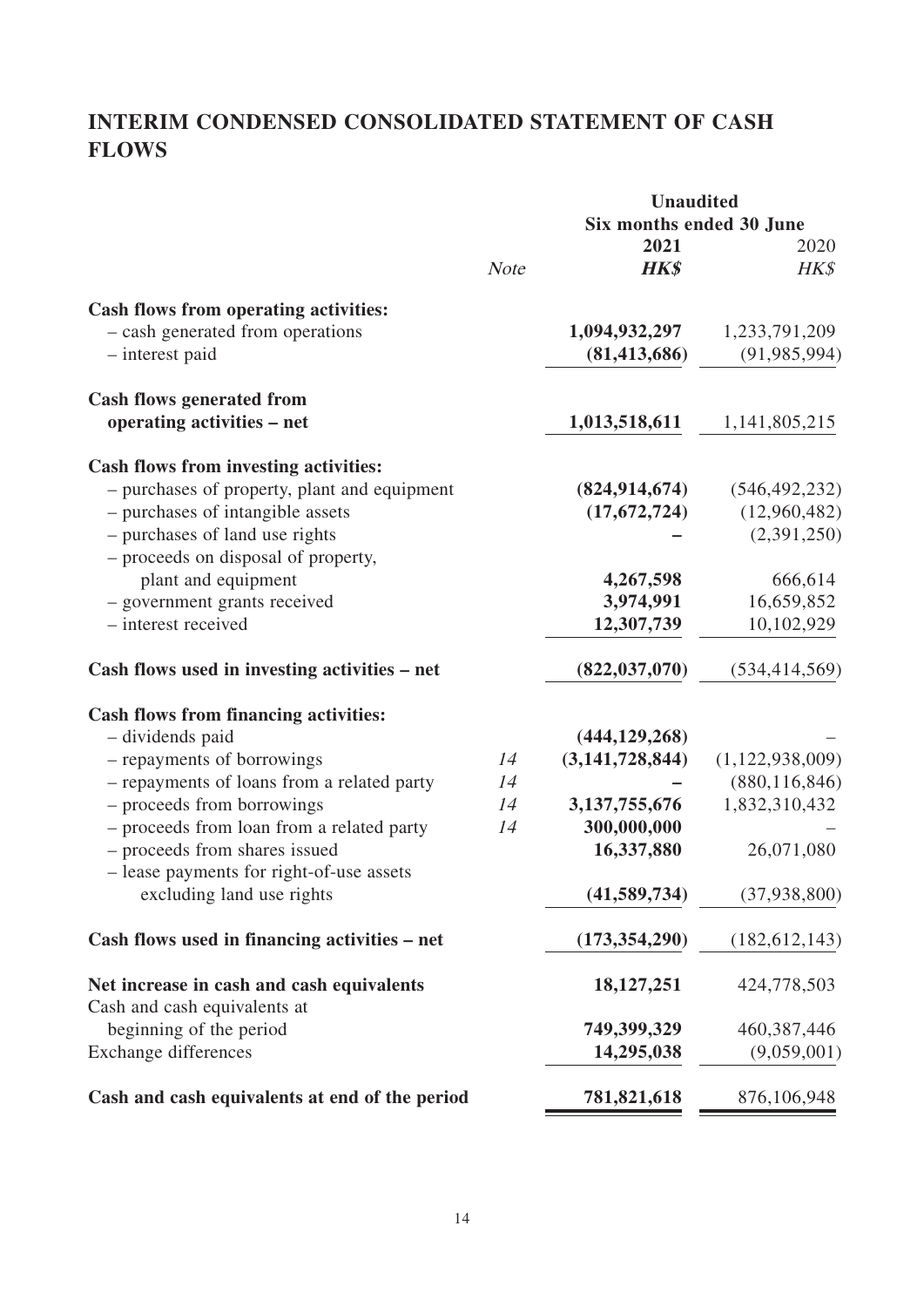# **NOTES TO THE CONDENSED CONSOLIDATED INTERIM FINANCIAL INFORMATION FOR THE SIX MONTHS ENDED 30 JUNE 2021**

#### **1 GENERAL INFORMATION**

Vinda International Holdings Limited (the "Company") was incorporated on 17 August 1999 in the Cayman Islands with limited liability under the Companies Law, Cap 22 (Law 3 of 1961, as consolidated and revised) of the Cayman Islands.

The Company acts as an investment holding company and provides management as well as financial support services to its subsidiaries. The Company and its subsidiaries are collectively referred to as the "Group". The principal activities of the Group are the manufacture and sale of household paper products and personal care products.

The Company's shares have been listed on The Stock Exchange of Hong Kong Limited since 10 July 2007.

The address of its registered office is Cricket Square, Hutchins Drive, P.O. Box 2681, Grand Cayman KY1-1111, Cayman Islands.

Essity Aktiebolag (publ) is the ultimate holding company of the Group.

This condensed consolidated interim financial information is presented in Hong Kong dollar ("HK\$"), unless otherwise stated. This condensed consolidated interim financial information was approved for issue on 15 July 2021 by the Board.

This condensed consolidated interim financial information has not been audited.

## **2 BASIS OF PREPARATION**

This condensed consolidated interim financial information for the six months ended 30 June 2021 has been prepared in accordance with HKAS 34 "Interim financial reporting". The condensed consolidated interim financial information should be read in conjunction with the annual financial statements for the year ended 31 December 2020, which have been prepared in accordance with Hong Kong Financial Reporting Standards ("HKFRSs") except for the adoption of new and amended standards as disclosed in Note 3.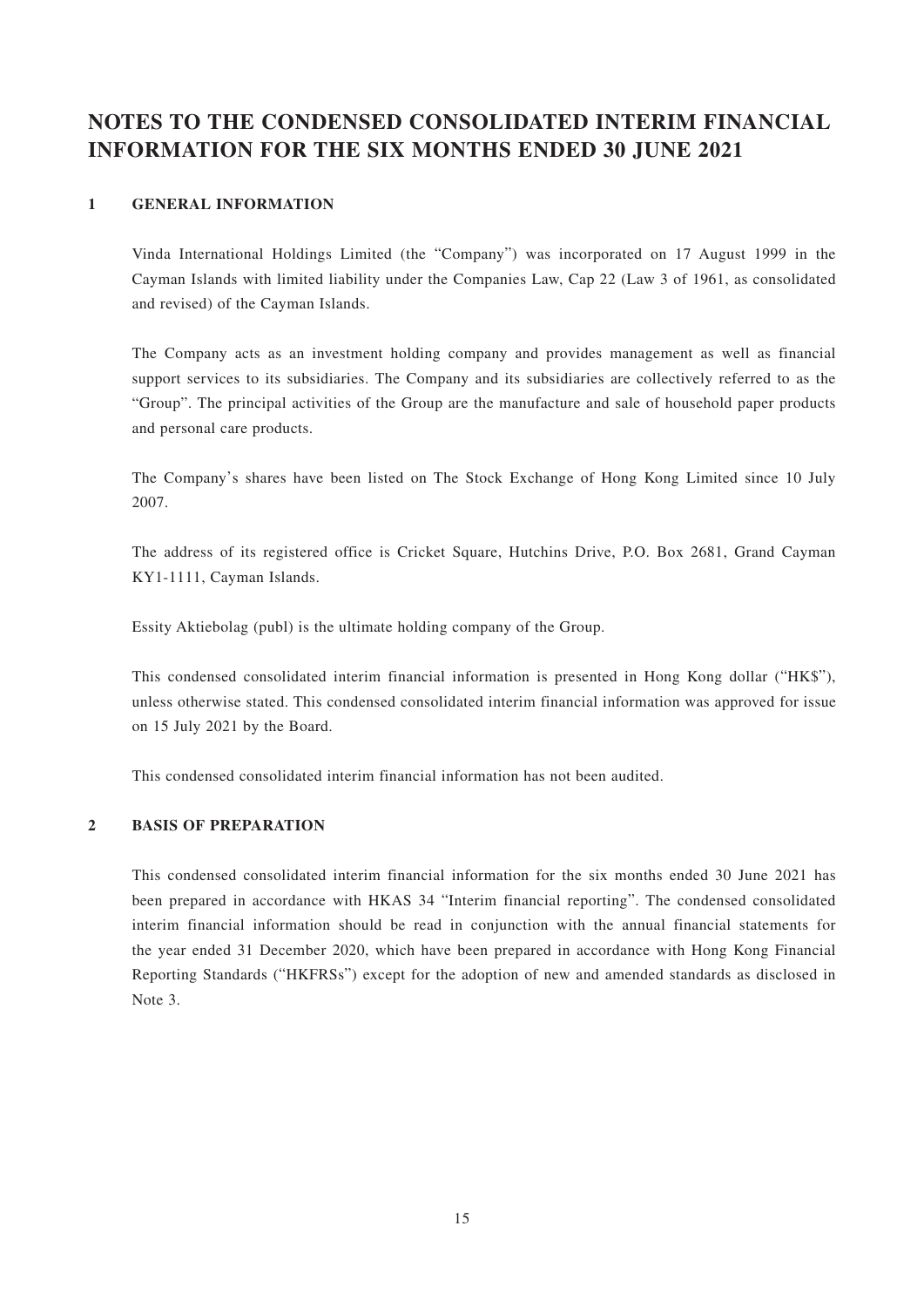#### **3 SIGNIFICANT ACCOUNTING POLICIES**

Except as described below, the accounting policies applied are consistent with those of the annual financial statements for the year ended 31 December 2020, as described in those annual financial statements.

Taxes on income in the interim periods are accrued using the tax rate that would be applicable to expected total earnings.

#### **(a) New and amended standards adopted by the Group**

A number of amended standards became applicable for the current reporting period. The Group did not have to change its accounting policies or make retrospective adjustments as a result of adopting these standards.

> **Effective for annual periods beginning on or after**

HKFRS 9, HKAS 39, HKFRS 7, HKFRS 4 and HKFRS 16 (Amendments) Interest Rate Benchmark Reform – Phase 2 1 January 2021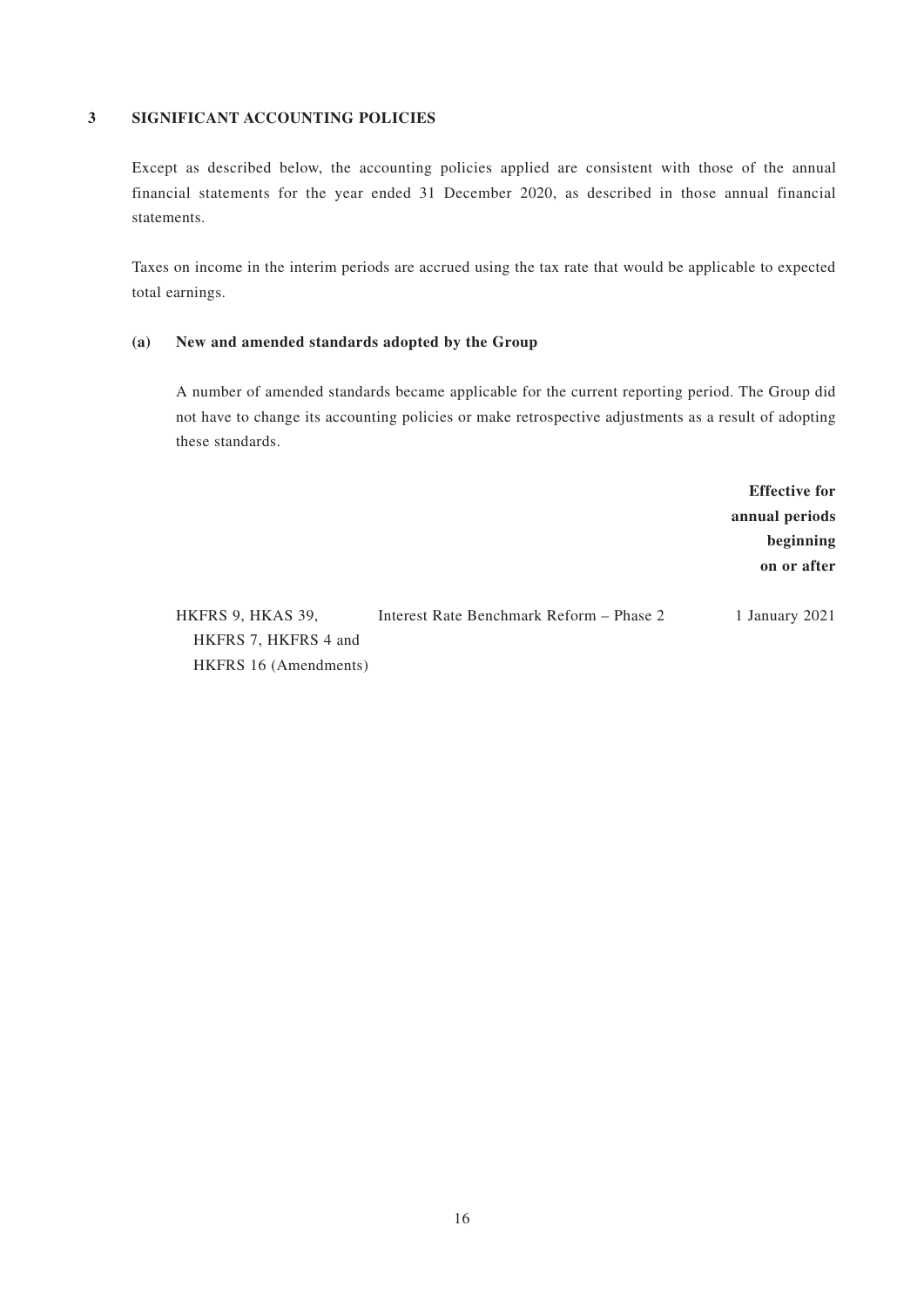#### **3 SIGNIFICANT ACCOUNTING POLICIES (Continued)**

**(b) The following new standards, new interpretations and amendments to standards and interpretations have been issued but are not effective for the financial year beginning on 1 January 2021 and have not been early adopted by the Group:**

|                                                         |                                                                                                             | <b>Effective for</b><br>annual periods<br>beginning<br>on or after |
|---------------------------------------------------------|-------------------------------------------------------------------------------------------------------------|--------------------------------------------------------------------|
| HKAS 16 (Amendments)                                    | Property, Plant and Equipment: Proceeds before<br>intended use                                              | 1 January 2022                                                     |
| HKAS 37 (Amendments)                                    | Onerous Contracts – Cost of Fulfilling a Contract                                                           | 1 January 2022                                                     |
| HKFRS 3 (Amendments)                                    | Reference to the Conceptual Framework                                                                       | 1 January 2022                                                     |
| <b>HKFRS 17</b>                                         | Insurance contracts                                                                                         | 1 January 2023                                                     |
| HKAS 1 and HKAS 28<br>(Amendments)                      | Presentation of financial statements, accounting<br>policies, changes in accounting estimates and<br>errors | 1 January 2023                                                     |
| Annual Improvements to<br>HKFRS Standards 2018-<br>2020 |                                                                                                             | 1 January 2022                                                     |

The Group is assessing the full impact of the new standards, new interpretations and amendments to standards and interpretations.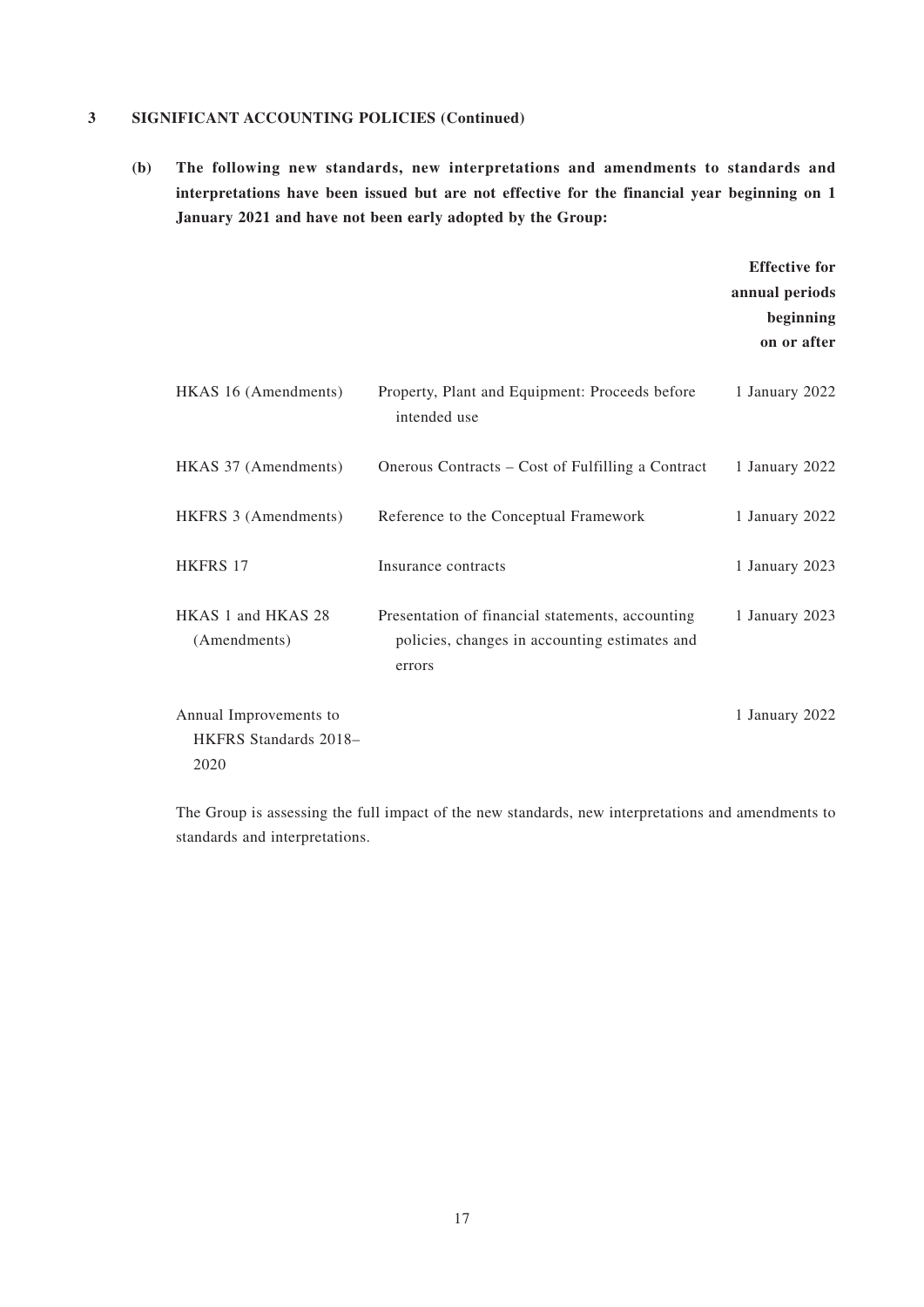#### **4 SEGMENT REVENUE**

The chief operating decision-maker has been identified as the executive committee, which comprises all executive directors. The executive committee reviews the Group's internal reporting in order to assess performance and allocate resources.

The executive committee has determined that no geographical segment information is presented as management reviews the business performance primarily based on type of business, not geographically. Instead, the executive committee assesses the performance of household paper products and personal care products.

Sales between segments are carried out on terms equivalent to those that prevail in arm's length transactions. The revenue from external parties reported to the executive committee is measured in a manner consistent with that in the annual consolidated income statement.

The Company is domiciled in Hong Kong. The amount of its revenue from external customers in Mainland China, Hong Kong and overseas for the six months ended 30 June 2021 is HK\$6,957,159,620 (for the six months ended 30 June 2020: HK\$5,582,659,127), HK\$579,601,676 (for the six months ended 30 June 2020: HK\$608,787,384) and HK\$1,547,768,843 (for the six months ended 30 June 2020: HK\$1,442,506,476) respectively.

The segment revenue for the six months ended 30 June 2021 and 2020 are as follows:

|                          | <b>Unaudited</b>         |                  |
|--------------------------|--------------------------|------------------|
|                          | Six months ended 30 June |                  |
|                          | 2021                     | 2020             |
|                          | <b>HK\$</b>              | HK\$             |
| Household paper products | 7,508,574,581            | 6, 242, 466, 130 |
| Personal care products   | 1,575,955,558            | 1,391,486,857    |
| Total                    | 9,084,530,139            | 7,633,952,987    |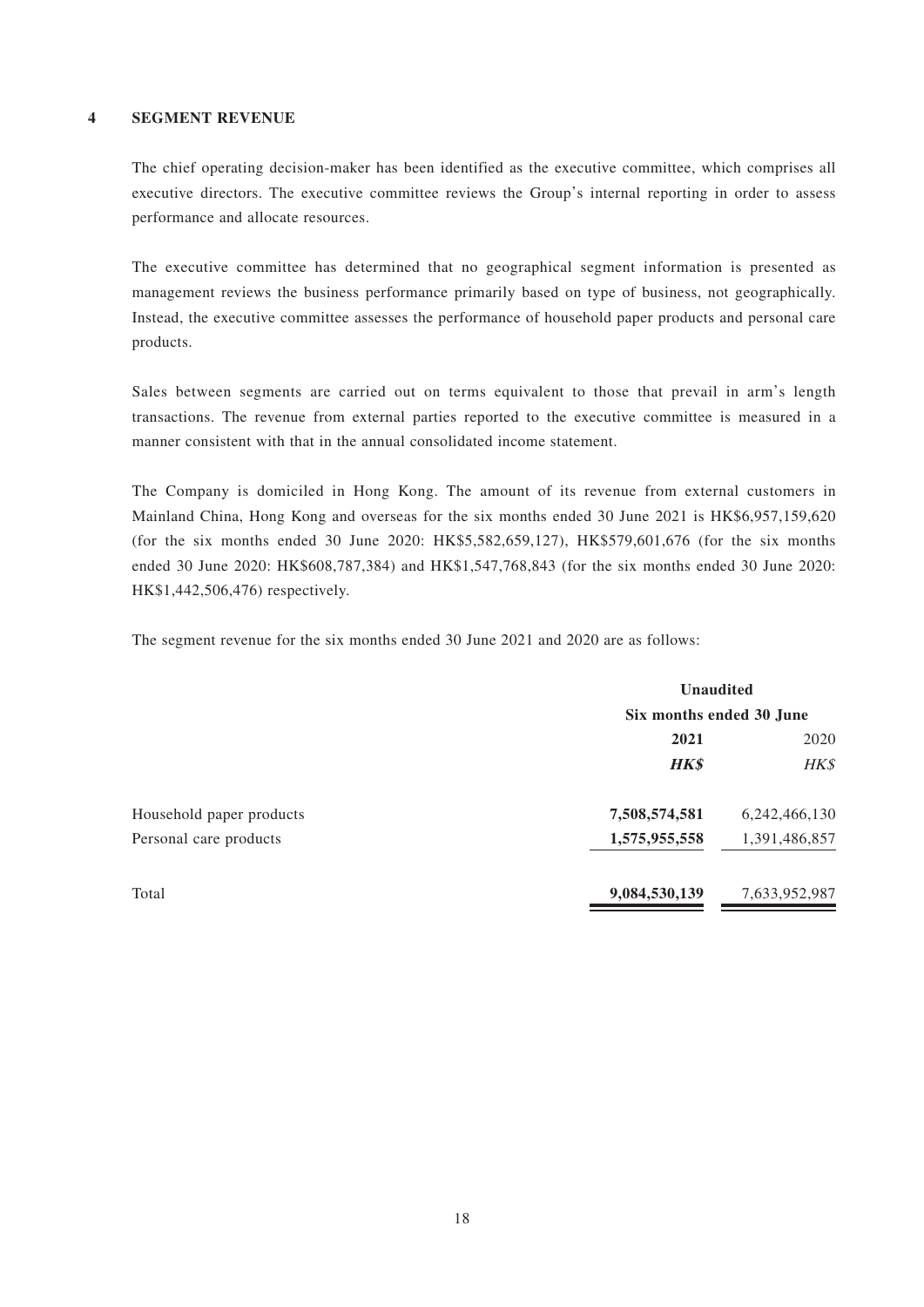# **5 PROFIT FOR THE PERIOD**

Profit for the period is stated after charging and crediting following items:

|                                                    | <b>Unaudited</b>         |                |
|----------------------------------------------------|--------------------------|----------------|
|                                                    | Six months ended 30 June |                |
|                                                    | 2021                     | 2020           |
|                                                    | <b>HK\$</b>              | HK\$           |
| Reversal for impairment of inventories             | 287,503                  | 22,973,680     |
| Charges of long-term incentive plans               | (16, 115, 191)           | (69, 470, 832) |
| Impairment losses on property, plant and equipment | (49, 947)                | (25,629,102)   |
| Net impairment losses on financial assets          | (18, 475, 590)           | (4,212,575)    |
| Loss on disposal of property, plant and equipment  | (548, 242)               | (1,612,499)    |

### **6 FINANCE INCOME AND COSTS – NET**

|                               | <b>Unaudited</b><br>Six months ended 30 June |                |
|-------------------------------|----------------------------------------------|----------------|
|                               |                                              |                |
|                               | 2021                                         | 2020           |
|                               | <b>HK\$</b>                                  | HK\$           |
| Interest expense              |                                              |                |
| - Borrowings                  | (61,086,797)                                 | (82,812,000)   |
| $-$ Lease liability (Note 11) | (3,623,559)                                  | (3,781,734)    |
| Foreign exchange gain – net   | 1,015,282                                    | 1,536,498      |
| Interest income               |                                              |                |
| - Bank deposits               | 12,307,739                                   | 10,102,929     |
| Net finance costs             | (51, 387, 335)                               | (74, 954, 307) |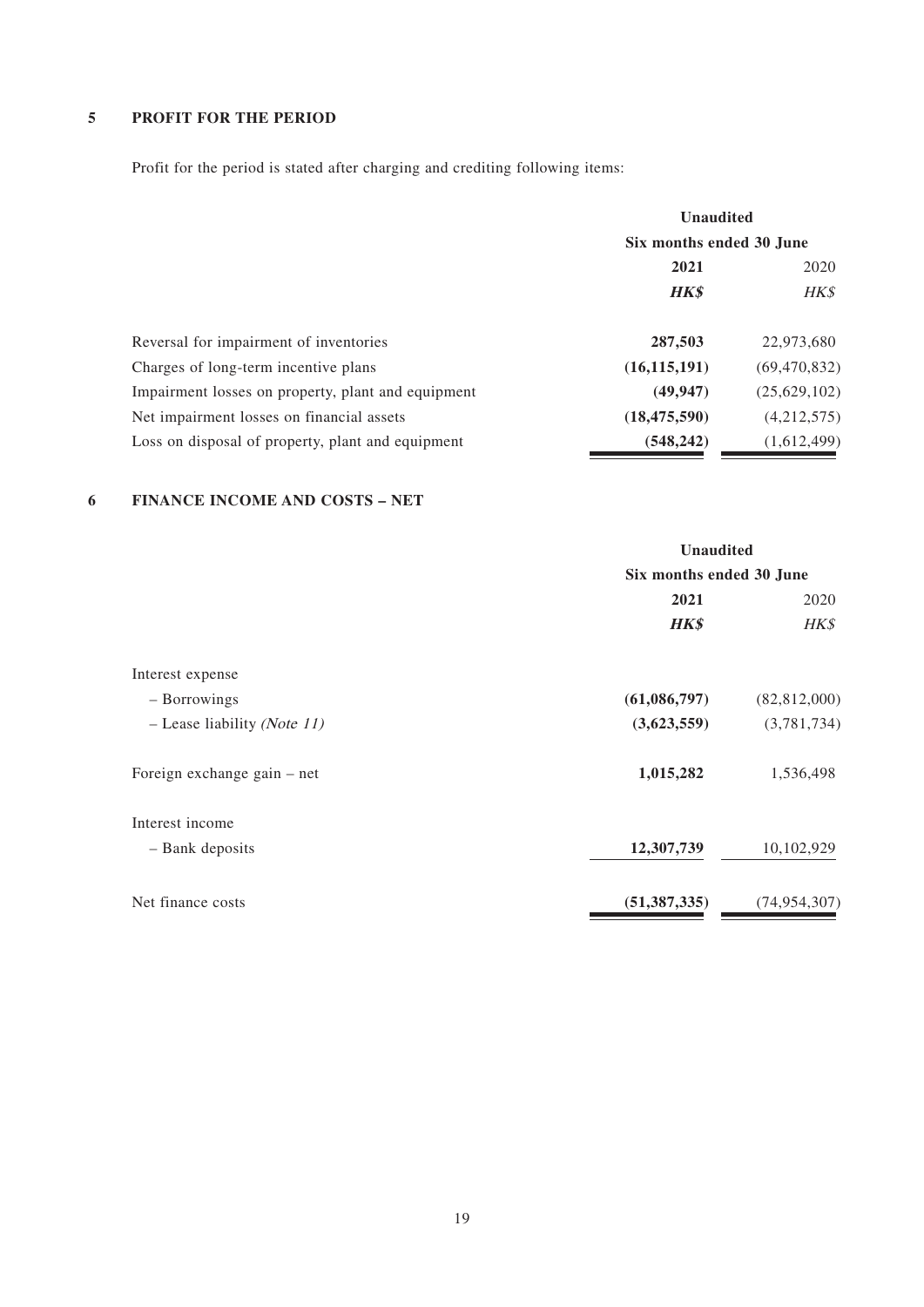#### **7 INCOME TAX EXPENSE**

The applicable corporate income tax rate for Mainland China subsidiaries is 25% except for subsidiaries which are qualified as High and New Technology Enterprises and would be entitled to enjoy a beneficial tax rate of 15%. The subsidiaries may additionally deduct 75% of qualified research and development expenses when calculating the taxable income.

Hong Kong and overseas profits tax has been provided at the rates of taxation prevailing in the countries in which the Group operates respectively.

|                                      | <b>Unaudited</b>         |             |
|--------------------------------------|--------------------------|-------------|
|                                      | Six months ended 30 June |             |
|                                      | 2021                     | 2020        |
|                                      | <b>HK\$</b>              | HK\$        |
| Current income tax                   |                          |             |
| - Overseas and Hong Kong profits tax | 93,099,582               | 78,859,374  |
| $-$ Mainland China income tax        | 113,813,221              | 167,404,918 |
| Deferred income tax                  | (15,041,958)             | 22,688,226  |
|                                      | 191,870,845              | 268,952,518 |

The estimated average annual tax rate used for the six months ended 30 June 2021 is 16.6% (for the six months ended 30 June 2020: 22.8%).

### **8 EARNINGS PER SHARE**

#### **(a) Basic**

Basic earnings per share is calculated by dividing the profit attributable to equity holders of the Company by the weighted average numbers of ordinary shares in issue during the period.

|                                                               | <b>Unaudited</b><br>Six months ended 30 June |               |
|---------------------------------------------------------------|----------------------------------------------|---------------|
|                                                               |                                              |               |
|                                                               | 2021                                         | 2020          |
| Profit attributable to equity holders of the Company $(HK\$ ) | 967, 192, 585                                | 912,793,887   |
| Weighted average number of ordinary shares in issue.          | 1,199,976,583                                | 1,196,731,483 |
| Basic earnings per share (HK\$ per share)                     | 0.806                                        | 0.763         |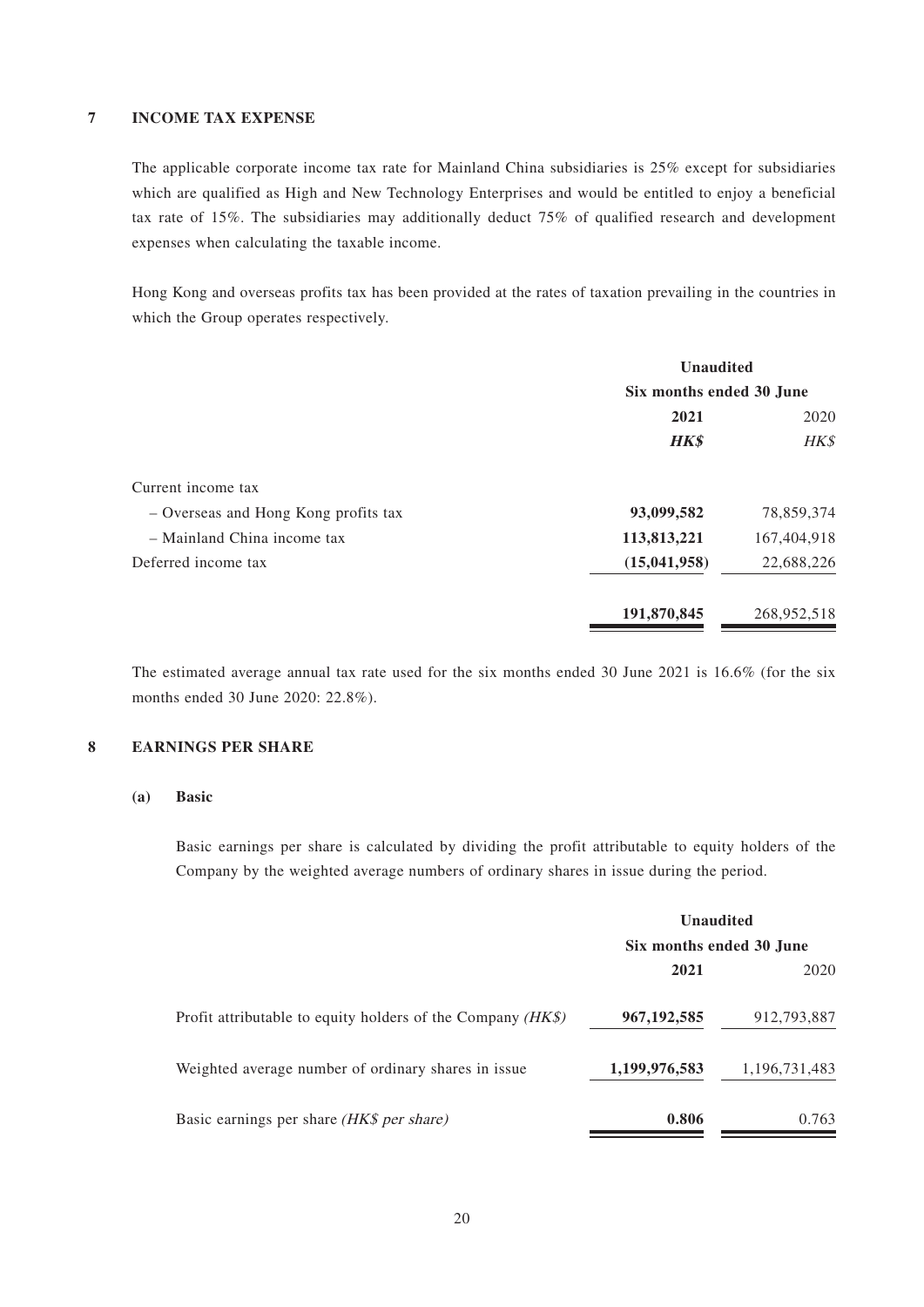#### **8 EARNINGS PER SHARE (Continued)**

### **(b) Diluted**

Diluted earnings per share is calculated by adjusting the weighted average number of ordinary shares outstanding to assume conversion of all potentially dilutive ordinary shares. The Company's potentially dilutive ordinary shares comprised of share options.

|                                                               | <b>Unaudited</b><br>Six months ended 30 June |               |
|---------------------------------------------------------------|----------------------------------------------|---------------|
|                                                               |                                              |               |
|                                                               | 2021                                         | 2020          |
| Profit attributable to equity holders of the Company $(HK\$ ) | 967, 192, 585                                | 912,793,887   |
| Weighted average number of ordinary shares in issue           | 1,199,976,583                                | 1,196,731,483 |
| Adjustments for share options                                 | 1,572,749                                    | 2,433,692     |
| Weighted average number of ordinary shares for                |                                              |               |
| diluted earnings per share                                    | 1,201,549,332                                | 1,199,165,175 |
| Diluted earnings per share (HK\$ per share)                   | 0.805                                        | 0.761         |

#### **9 DIVIDENDS**

On 12 May 2021, the Annual General Meeting of the Company approved final dividend of HK\$0.37 per ordinary share for the year ended 31 December 2020. The final dividend has been paid on 31 May 2021 based on the number of issued shares outstanding at that time.

On 15 July 2021, the Board has resolved to declare an interim dividend of HK\$0.10 per share (2020: HK\$0.10 per share). This interim dividend, amounting to HK\$120,081,537 (2020: HK\$119,749,737) based on the 1,200,815,373 issued shares as at 30 June 2021, has not been recognised as a liability in this interim financial information. It will be recognised in shareholders' equity in the year ending 31 December 2021.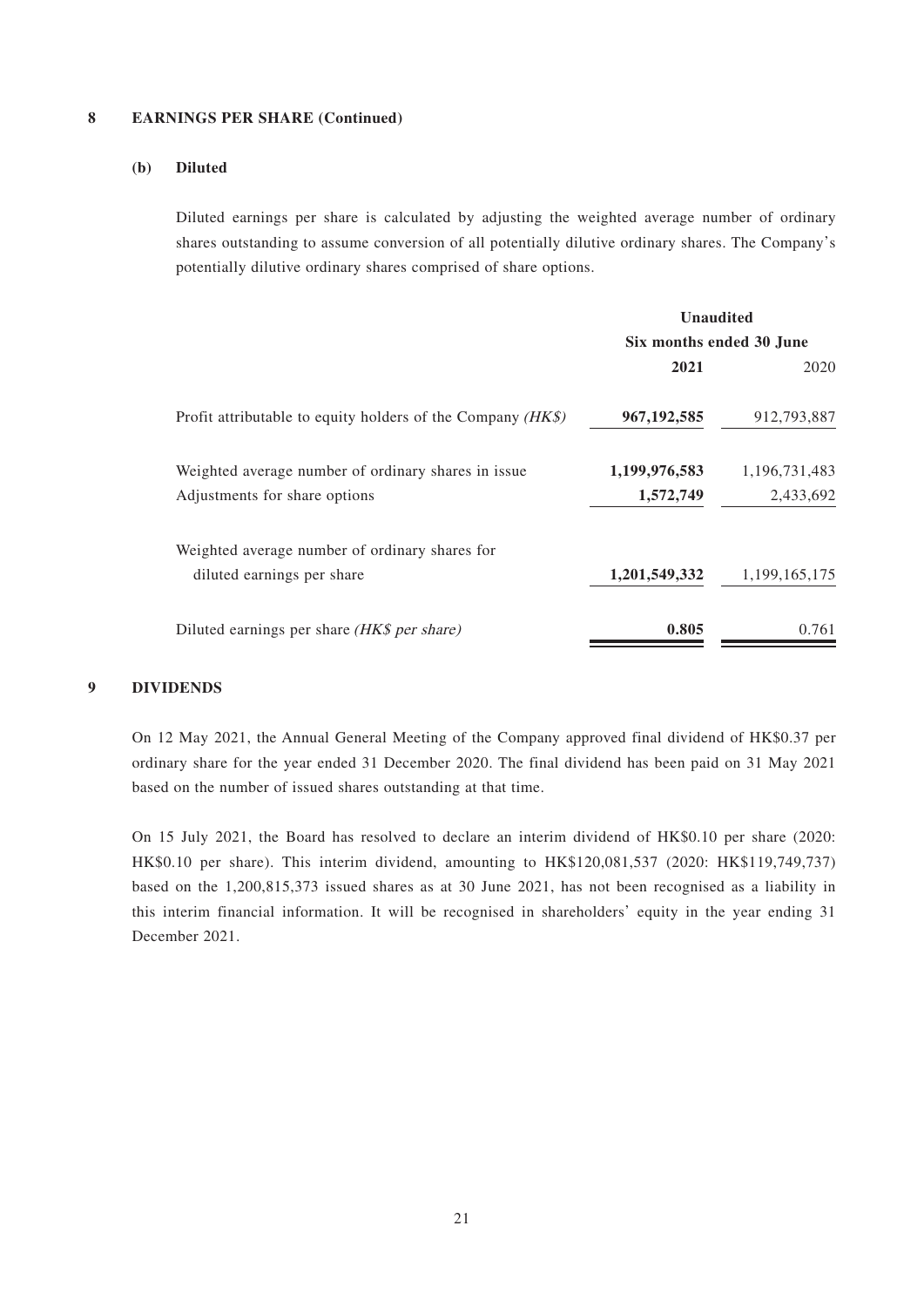# **10 PROPERTY, PLANT AND EQUIPMENT, INTANGIBLE ASSETS AND INVESTMENT PROPERTIES**

|                               |                 | <b>Unaudited</b> |            |
|-------------------------------|-----------------|------------------|------------|
|                               | Property,       |                  |            |
|                               | plant and       | Intangible       | Investment |
|                               | equipment       | assets           | properties |
|                               | HK\$            | <b>HK\$</b>      | HK\$       |
| Six months ended 30 June 2020 |                 |                  |            |
| Opening net book amount as at |                 |                  |            |
| 1 January 2020                | 8,858,171,961   | 2,780,086,369    | 4,039,119  |
| Additions                     | 554,309,146     | 12,960,482       |            |
| Disposals                     | (2,279,113)     |                  |            |
| Depreciation and amortisation | (457, 410, 536) | (55,755,007)     | (89, 731)  |
| Impairment                    | (25,629,102)    |                  |            |
| Exchange differences          | (180, 651, 967) | (68, 386, 233)   | (47, 665)  |
| Closing net book amount as at |                 |                  |            |
| 30 June 2020                  | 8,746,510,389   | 2,668,905,611    | 3,901,723  |
| Six months ended 30 June 2021 |                 |                  |            |
| Opening net book amount as at |                 |                  |            |
| 1 January 2021                | 10,117,404,823  | 2,746,074,511    | 3,167,484  |
| Additions                     | 942,532,838     | 17,672,724       |            |
| Disposals                     | (4,815,840)     |                  |            |
| Depreciation and amortisation | (506, 173, 107) | (56, 669, 711)   | (83, 624)  |
| Impairment                    | (49, 947)       |                  |            |
| Exchange differences          | 73,593,275      | (31, 761, 737)   | 28,625     |
| Closing net book amount as at |                 |                  |            |
| 30 June 2021                  | 10,622,492,042  | 2,675,315,787    | 3,112,485  |
|                               |                 |                  |            |

During the Period, the Group has capitalized borrowing costs amounting to HK\$17,715,650 (for the six months ended 30 June 2020: HK\$5,052,278) on qualifying assets.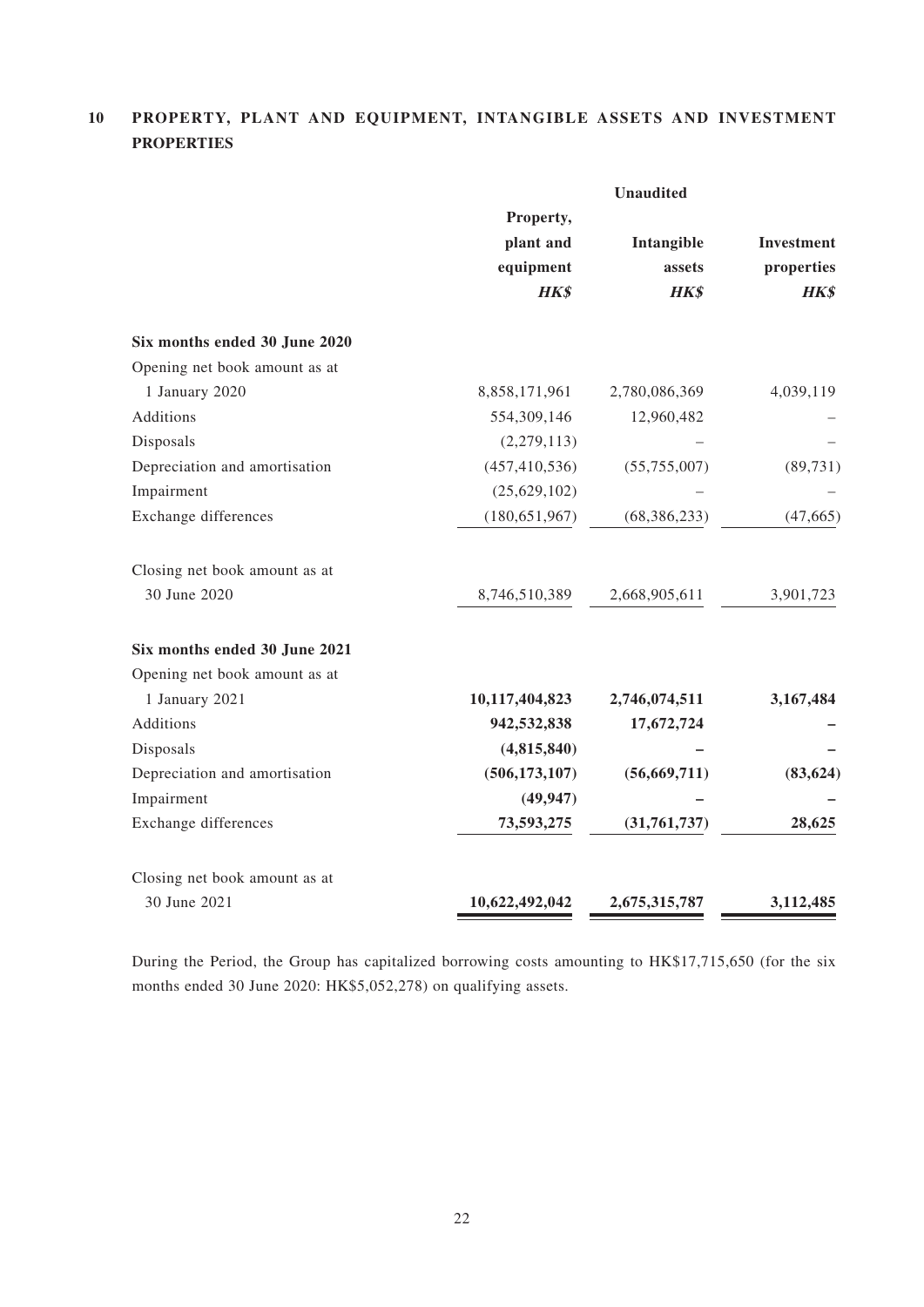#### **11 LEASES**

|                           | As at            |               |
|---------------------------|------------------|---------------|
|                           | 30 June          | 31 December   |
|                           | 2021             | 2020          |
|                           | <b>Unaudited</b> | Audited       |
|                           | <b>HK\$</b>      | HK\$          |
| Right-of-use assets       |                  |               |
| - Land use rights         | 1,168,948,225    | 1,170,098,019 |
| - Buildings               | 176, 337, 245    | 194, 343, 371 |
| - Equipment and others    | 1,515,260        | 1,978,447     |
| Total right-of-use assets | 1,346,800,730    | 1,366,419,837 |
| Lease liabilities         |                  |               |
| $-$ Current               | 63,678,411       | 72,363,875    |
| $-$ Non-current           | 119,756,562      | 129,563,570   |
| Total lease liabilities   | 183,434,973      | 201,927,445   |

Expenses have been charged to the consolidated statement of comprehensive income as follows:

|                                                | <b>Unaudited</b>         |              |
|------------------------------------------------|--------------------------|--------------|
|                                                | Six months ended 30 June |              |
|                                                | 2021                     | 2020         |
|                                                | <b>HK\$</b>              | HK\$         |
| Depreciation of right-of-use assets            |                          |              |
| - Land use rights                              | 14,590,618               | 12,959,679   |
| - Buildings                                    | 37,304,350               | 34,589,533   |
| - Equipment and others                         | 753,266                  | 812,540      |
|                                                | 52,648,234               | 48, 361, 752 |
| Interest expense (Note $6$ )                   | 3,623,559                | 3,781,734    |
| Expense relating to short-term leases          | 54,953,344               | 27,411,268   |
| Expense relating to leases of low-value assets | 449,269                  | 549,262      |

The total cash payment for leases was HK\$96,992,347 for the six months ended 30 June 2021 (for the six months ended 30 June 2020: HK\$68,290,580).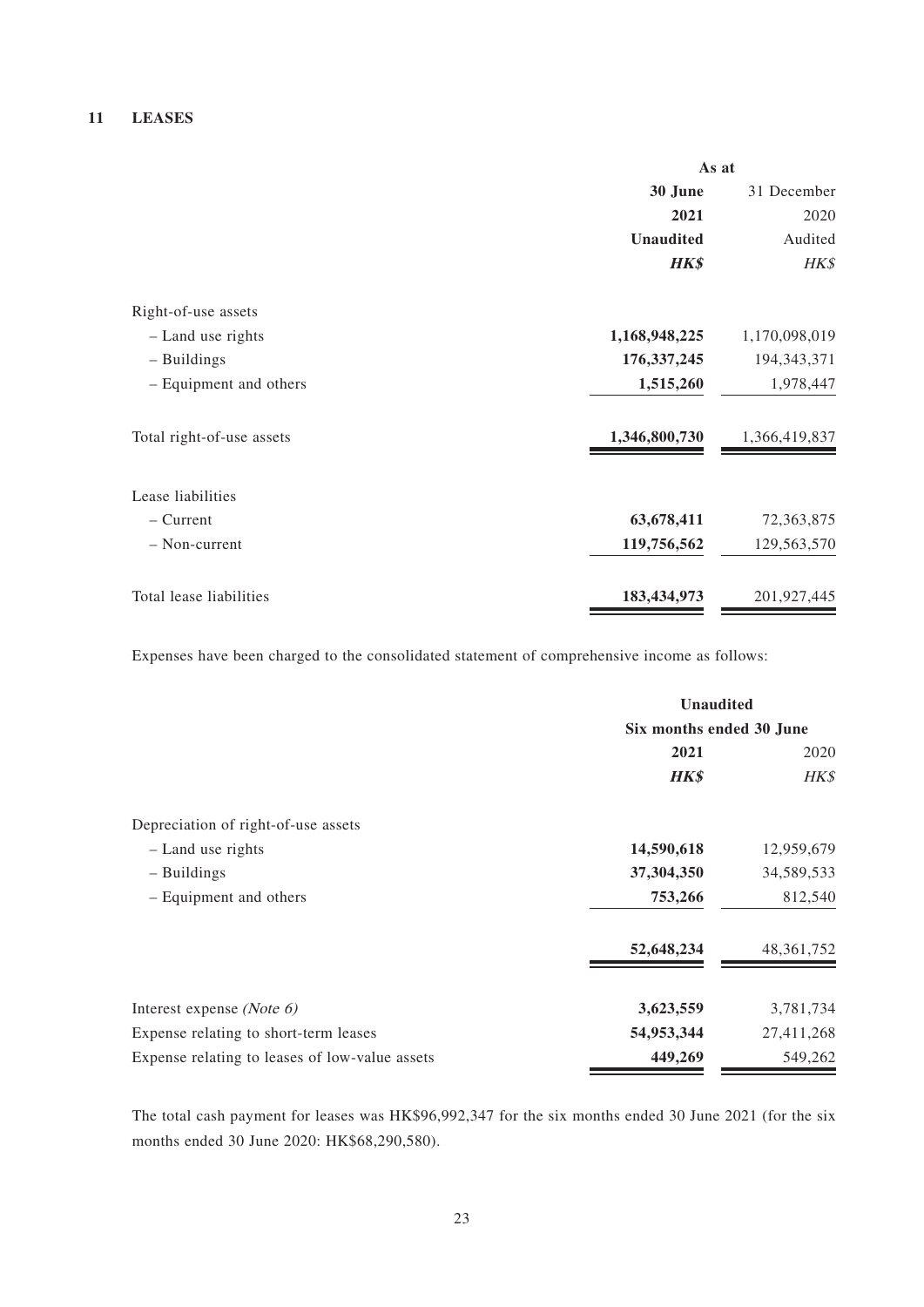#### **12 TRADE AND NOTES RECEIVABLES, OTHER RECEIVABLES AND PREPAYMENTS**

|                                               | As at            |                |
|-----------------------------------------------|------------------|----------------|
|                                               | 30 June          | 31 December    |
|                                               | 2021             | 2020           |
|                                               | <b>Unaudited</b> | Audited        |
|                                               | <b>HK\$</b>      | HK\$           |
| Trade receivables                             | 2,638,960,918    | 2,451,066,933  |
| Notes receivable                              | 6,519,490        | 9,467,085      |
| Other receivables ( <i>Note (a)</i> )         | 346,474,556      | 302,577,542    |
| Prepayments                                   | 93,457,419       | 71,020,270     |
| Less: Provision for impairment of receivables | (44, 047, 797)   | (25, 495, 088) |
|                                               | 3,041,364,586    | 2,808,636,742  |

(a) Other receivables mainly comprised deductible input value added tax.

Customers who are given credit are generally granted with credit terms ranging from 60 to 90 days.

Ageing analysis of trade receivables of the Group based on invoice date as at 30 June 2021 and 31 December 2020 is as below:

|                       | As at            |               |
|-----------------------|------------------|---------------|
|                       | 30 June          | 31 December   |
|                       | 2021             | 2020          |
|                       | <b>Unaudited</b> | Audited       |
|                       | <b>HK\$</b>      | HK\$          |
| Within 3 months       | 2,485,111,766    | 2,342,880,739 |
| 4 months to 6 months  | 118,988,657      | 72,105,420    |
| 7 months to 12 months | 9,957,354        | 18,447,948    |
| Over 1 year           | 24,903,141       | 17,632,826    |
|                       | 2,638,960,918    | 2,451,066,933 |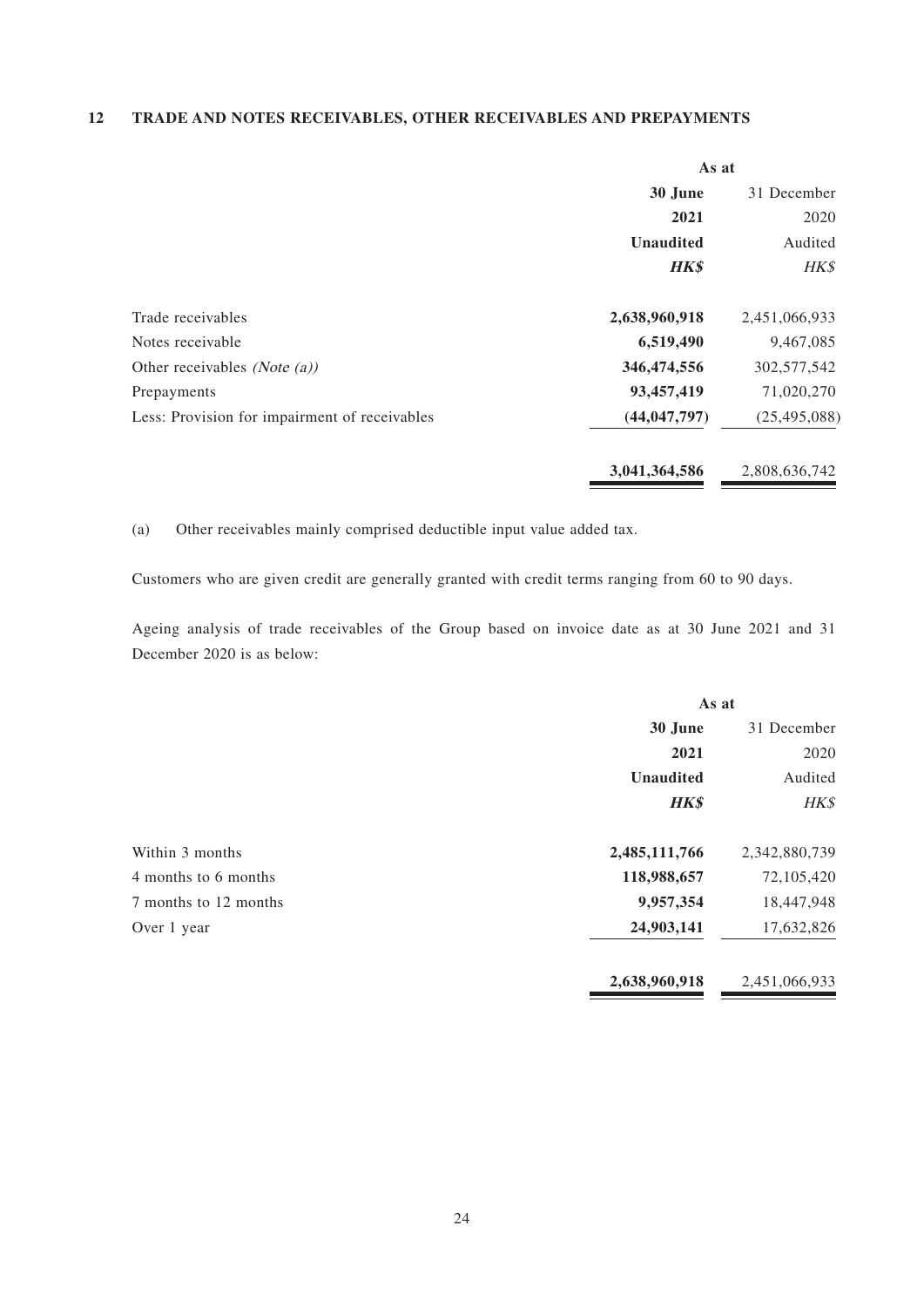## **13 TRADE PAYABLES, OTHER PAYABLES AND ACCRUED EXPENSES**

|                  | As at            |               |
|------------------|------------------|---------------|
|                  | 30 June          | 31 December   |
|                  | 2021             | 2020          |
|                  | <b>Unaudited</b> | Audited       |
|                  | <b>HK\$</b>      | HK\$          |
| Trade payables   | 2,678,088,221    | 2,644,138,756 |
| Notes payable    | 359,624,983      | 327, 554, 663 |
| Other payables   | 941,998,384      | 994,939,495   |
| Accrued expenses | 1,755,070,564    | 1,673,294,531 |
|                  | 5,734,782,152    | 5,639,927,445 |

The credit period granted by the creditors generally ranged from 30 to 90 days. Ageing analysis of trade payables and notes payable as at 30 June 2021 and 31 December 2020 based on invoice date is as follows:

|                       | As at            |               |
|-----------------------|------------------|---------------|
|                       | 30 June          | 31 December   |
|                       | 2021             | 2020          |
|                       | <b>Unaudited</b> | Audited       |
|                       | <b>HK\$</b>      | HK\$          |
| Within 3 months       | 2,180,199,230    | 2,000,184,795 |
| 4 months to 6 months  | 856,489,304      | 967,550,442   |
| 7 months to 12 months | 764,948          | 3,796,354     |
| Over 1 year           | 259,722          | 161,828       |
|                       | 3,037,713,204    | 2,971,693,419 |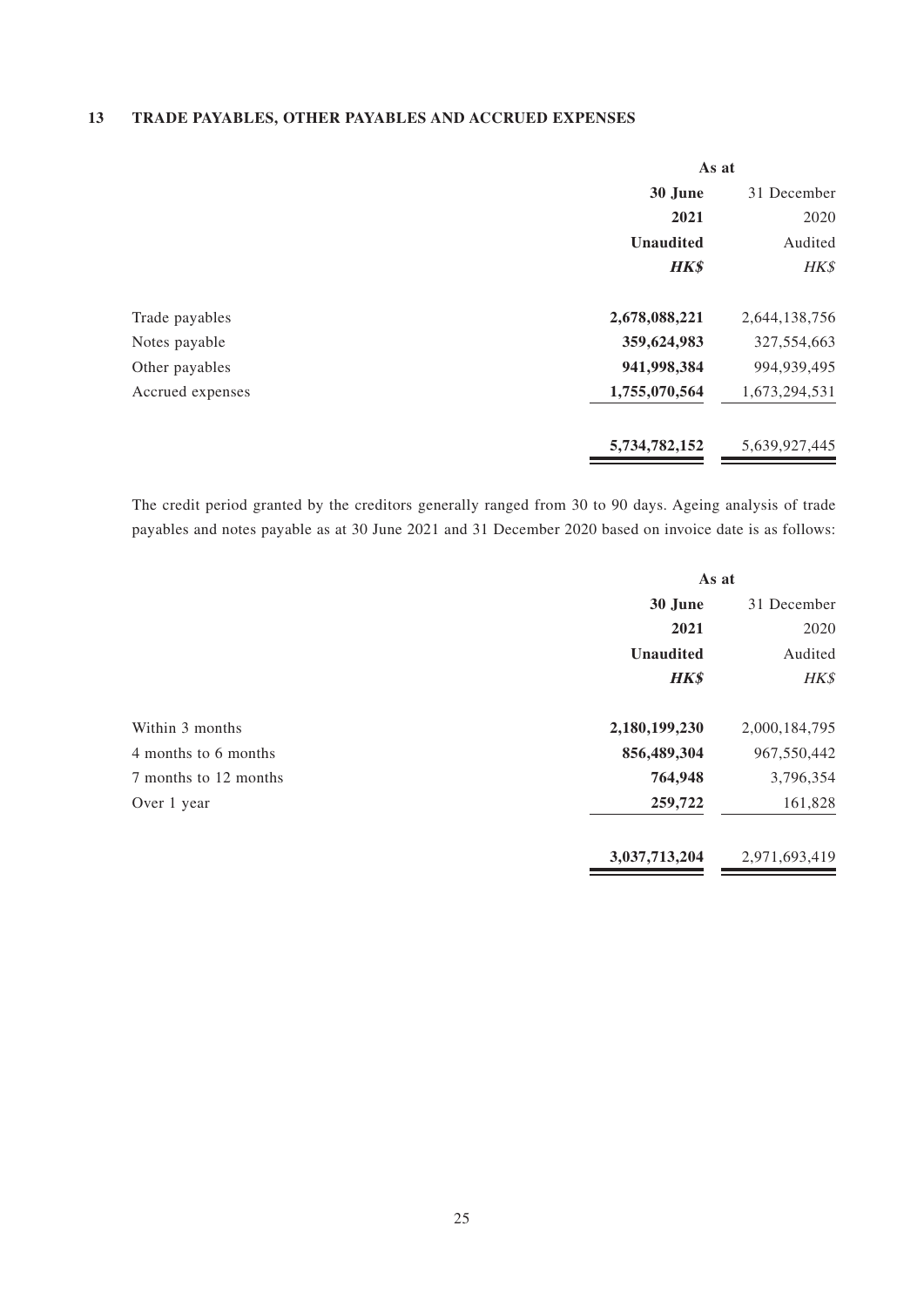#### **14 BORROWINGS**

|                              | As at            |               |
|------------------------------|------------------|---------------|
|                              | 30 June          | 31 December   |
|                              | 2021             | 2020          |
|                              | <b>Unaudited</b> | Audited       |
|                              | <b>HK\$</b>      | HK\$          |
| Non-current – unsecured      |                  |               |
| Bank borrowings              | 3,423,987,374    | 2,890,391,162 |
| Loans from a related party   | 693,500,625      | 96,080,272    |
| Total non-current borrowings | 4,117,487,999    | 2,986,471,434 |
| <b>Current – unsecured</b>   |                  |               |
| Bank borrowings              | 941,500,435      | 1,445,419,389 |
| Loan from a related party    |                  | 300,000,000   |
| Total current borrowings     | 941,500,435      | 1,745,419,389 |
| <b>Total borrowings</b>      | 5,058,988,434    | 4,731,890,823 |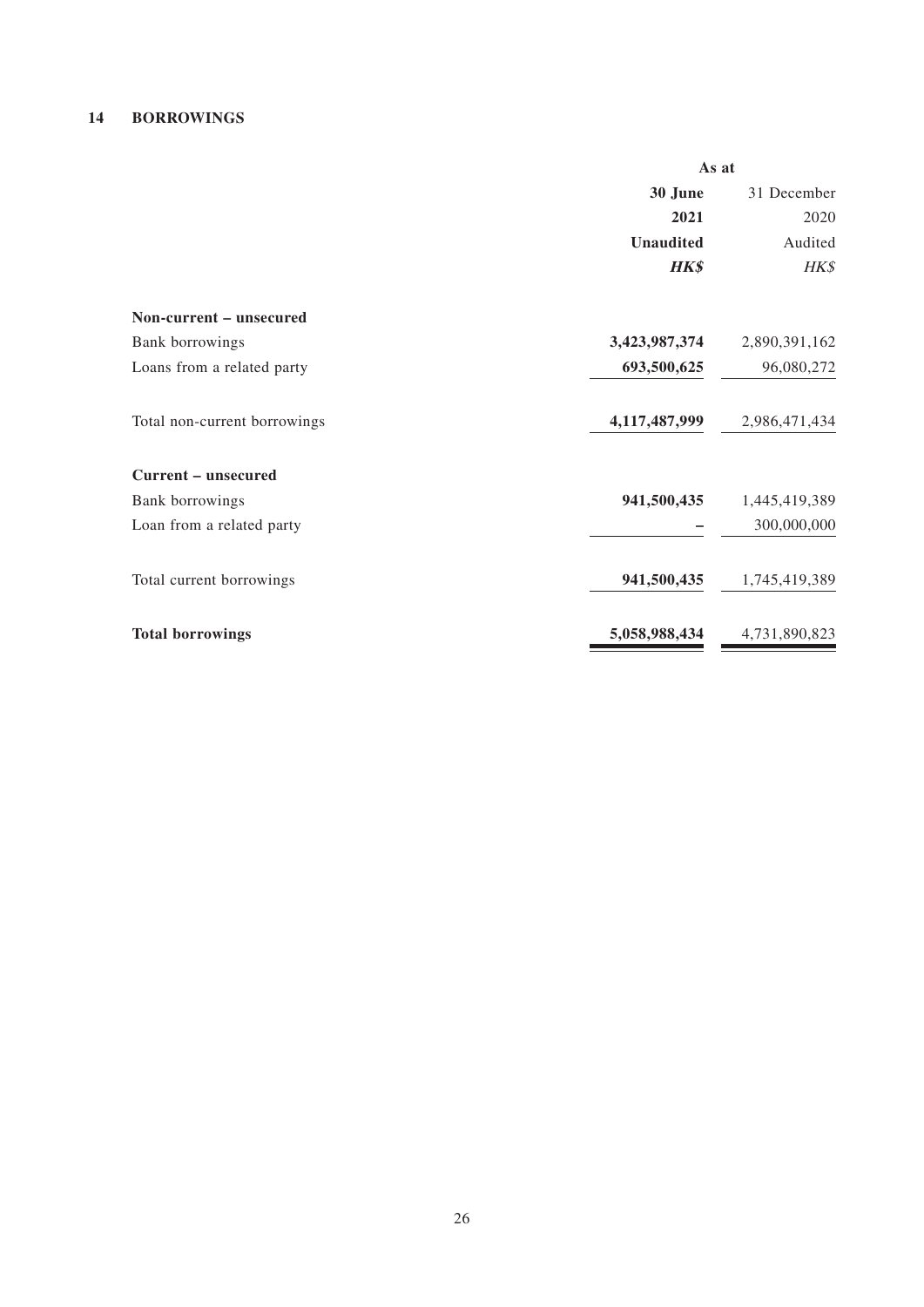# **14 BORROWINGS (Continued)**

Movements in borrowings are analysed as follows:

|                                                         | <b>Unaudited</b> |
|---------------------------------------------------------|------------------|
|                                                         | <b>HK\$</b>      |
| Six months ended 30 June 2020                           |                  |
| Opening amount as at 1 January 2020                     | 4, 156, 187, 795 |
| New borrowings                                          | 1,832,310,432    |
| Repayments of borrowings and loans from a related party | (2,003,054,855)  |
| Exchange differences                                    | (59, 307, 999)   |
| Closing amount as at 30 June 2020                       | 3,926,135,373    |
| Six months ended 30 June 2021                           |                  |
| Opening amount as at 1 January 2021                     | 4,731,890,823    |
| New borrowings and loan from a related party            | 3,437,755,676    |
| Repayments of borrowings                                | (3,141,728,844)  |
| Exchange differences                                    | 31,070,779       |
| Closing amount as at 30 June 2021                       | 5,058,988,434    |

# **15 LONG TERM INCENTIVE PLANS**

|                                                      | As at            |             |
|------------------------------------------------------|------------------|-------------|
|                                                      | 30 June          | 31 December |
|                                                      | 2021             | 2020        |
|                                                      | <b>Unaudited</b> | Audited     |
|                                                      | <b>HK\$</b>      | HK\$        |
| <b>Other non-current liabilities</b>                 |                  |             |
| Long-term incentive plans (ii)                       | 11,840,103       | 2,253,625   |
| <b>Current liabilities</b>                           |                  |             |
| Long-term incentive plans – current portion $(i)(b)$ | 25,697,711       | 19,148,310  |
| Total long term incentive plans                      | 37,537,814       | 21,401,935  |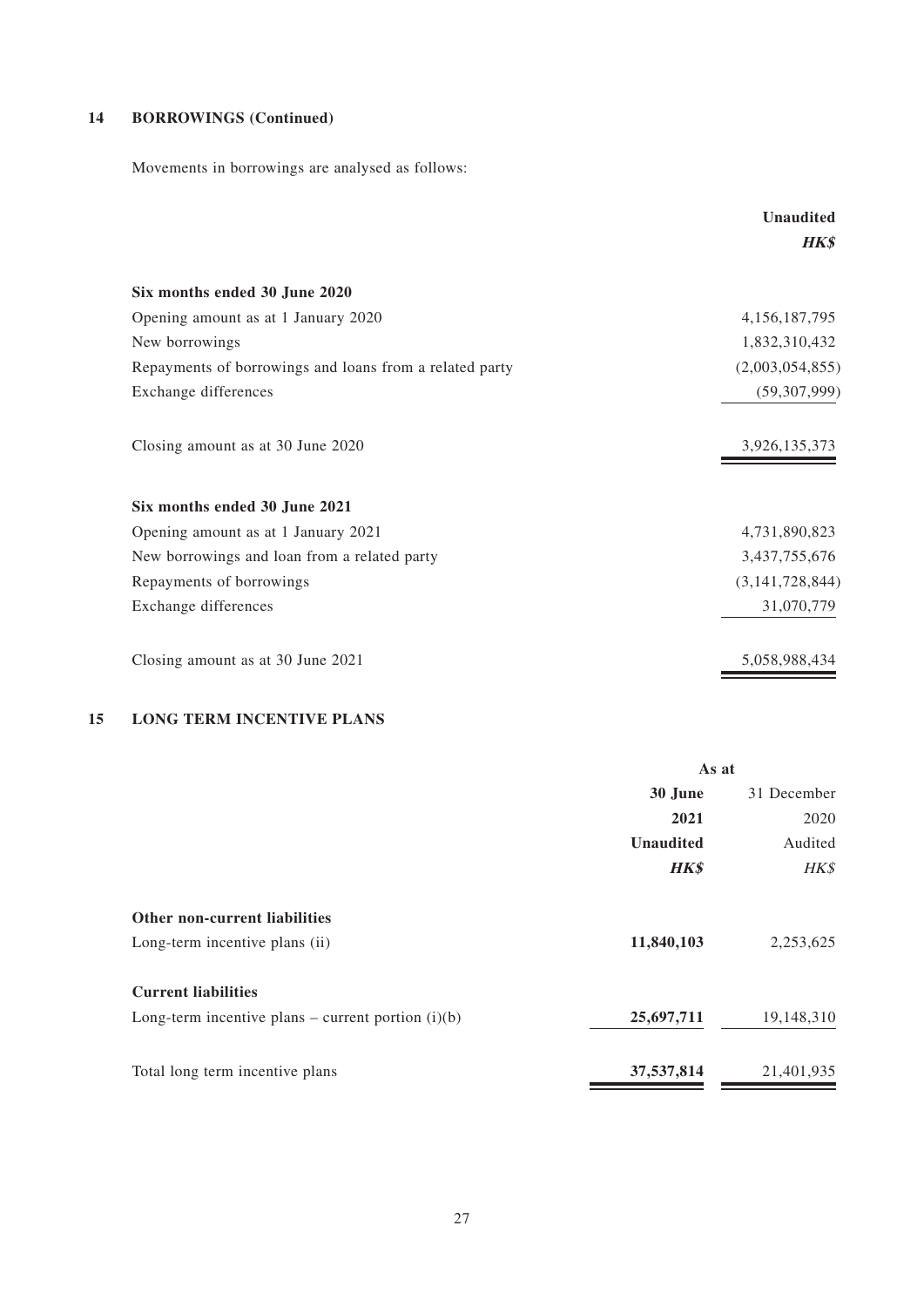#### **15 LONG TERM INCENTIVE PLANS (Continued)**

(i) On 7 April 2017, in order to provide a more competitive salary structure to employees and to increase the retention rate of key talents, the Board of Directors approved two cash settled sharebased long term incentive plans for the Executive Directors and CFO and the selected senior management and employees.

#### **(a) Long term incentive plan for Executive Directors and CFO**

Option Equivalent Unit ("**OEU**") can be granted under the plan to Executive Directors and CFO to reward for their future services during the vesting period. On 7 April 2017, a total of 6,840,000 OEUs were granted to Executive Directors and CFO at a nominal price of HK\$15.31 under the plan. The exercise price of an OEU is capped at HK\$30. The vesting period was from 1 January 2017 to 1 July 2020. An OEU can be realised at the exercise price after the vesting period until 31 December 2025, subject to the provisions of the plan. All OEUs were exercised before 31 December 2020.

#### **(b) Long term incentive program for selected senior management and specific employees**

Program participants will receive a bonus up to 100% of their annual salary based on a payout ratio depending on the total shareholder return ("**TSR**") of the Company versus peer group companies and 2 indexes. The TSR is calculated based on the future share price and the potential dividend yield. Two measurement periods for this program are from 2017 to 2019 and from 2019 to 2021.

The TSR is determined by using the Monte Carlo Simulation Model. The significant inputs into the model were annualized drift rate of 8.18% of the Company and 5.95% of the peer group, dividend yield of 1.42% of the Company and 2.37% of the peer group and annualized asset price volatility of 35% of the Company and 10% of the peer group matching the life of the incentive program.

As at 30 June 2021, the payables for selected senior management and specific employees amounting to HK\$25,697,711 were reclassified to "other payables" for due within one year.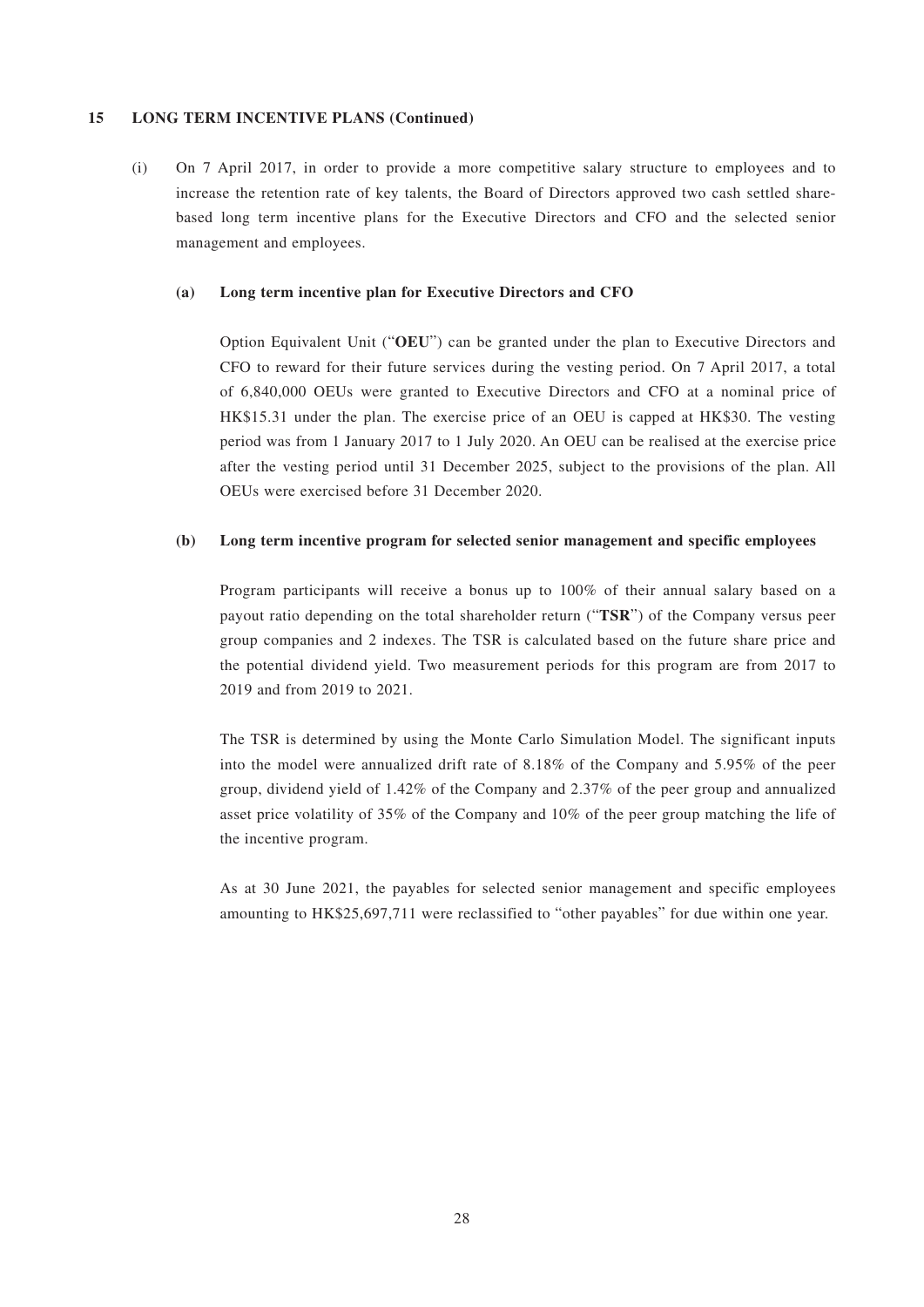#### **15 LONG TERM INCENTIVE PLANS (Continued)**

(ii) On 17 September 2020, the Board of Directors approved a cash settled long term incentive plan for specific employees.

A total of 12,936,000 OEUs were granted to selected management, senior management and Directors at a nominal price of HK\$21.83. The exercise price of an OEU will be the stock price at the time of exercise. The exercise price of an OEU is capped at HK\$43.66. The vesting period is from 30 October 2020 to 30 October 2023.

As at 30 June 2021, the fair value of OEU granted was determined by using the Binomial Model. The fair value of OEU in management's plan was HK\$3.8643 and the fair value of OEU in Directors and senior managements' plan was HK\$4.1464.

The significant inputs into the model were share price at the valuation date, the grant price, volatility of 33.52%, dividend yield of 1.18%, and annual risk-free interest rate of 0.81%. The volatility measured at the standard deviation of expected share price returns is based on statistical analysis of daily share prices of the Company over relevant period matching the life of the incentive plan.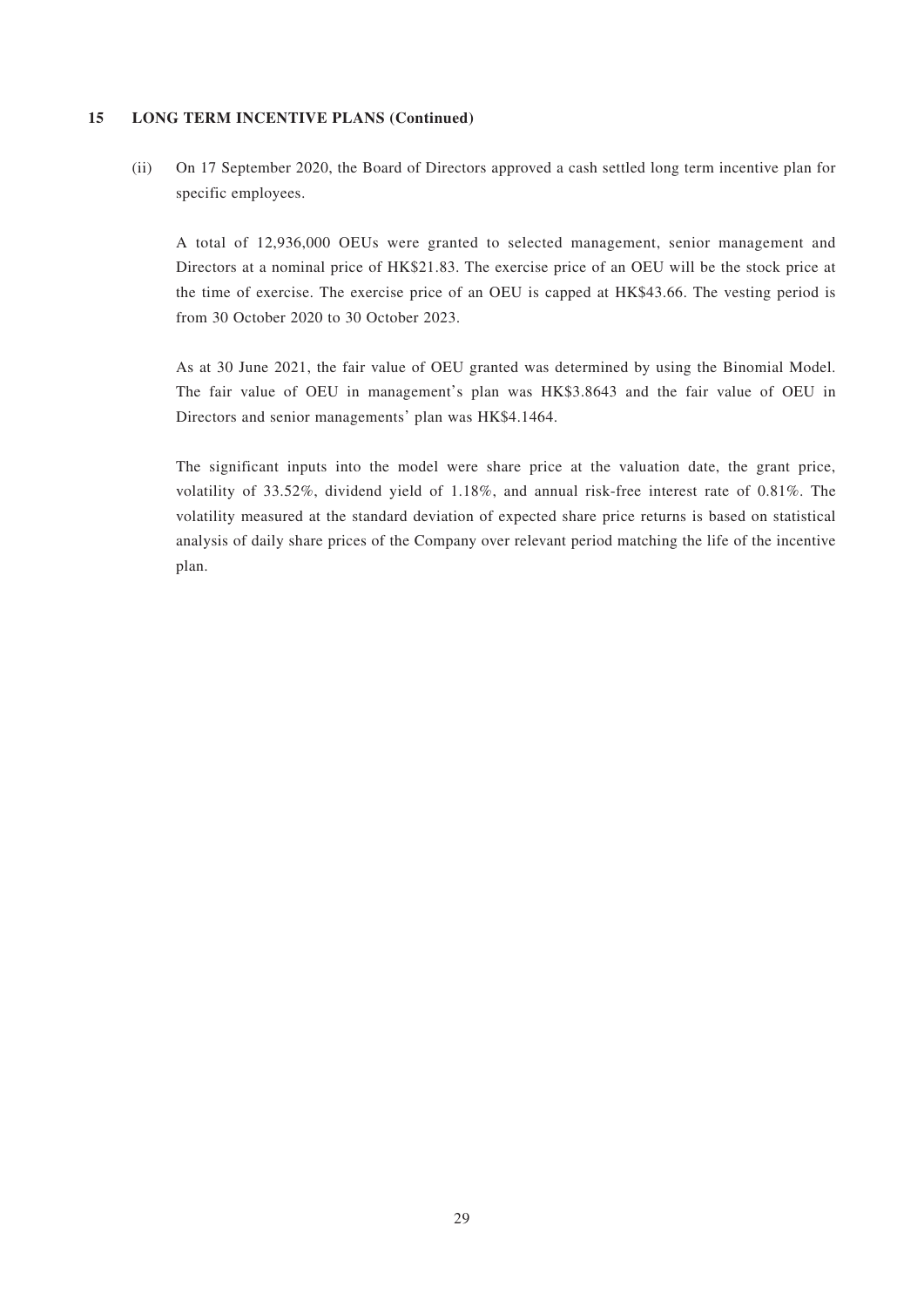# **Foreign Exchange and Fair Value Interest Rate Risk**

The majority of the Group's assets and sales business are located in Mainland China, Hong Kong, Malaysia, Taiwan and Korea. Our significant transactions are denominated and settled in RMB, HK\$, Malaysia Ringgit, New Taiwan dollar and Korean Won while most of the key raw materials are imported from overseas and denominated and paid in USD. The Group also borrows most of the long term loans and the short term loans denominated in RMB, HK\$ or USD.

# **Liquidity, Financial Resources and Borrowings**

The Group's financial position remained healthy. As at 30 June 2021, the Group's bank and cash balances amounted to HK\$781,821,618 (31 December 2020: HK\$749,399,329), and short-term and long-term loans amounted to HK\$5,058,988,434 (31 December 2020: HK\$4,731,890,823), including the loans from a related party amounting to HK\$693,500,625 (31 December 2020: HK\$396,080,272). 81.4% of the borrowings are long-term (31 December 2020: 63.1%). The annual interest rates of bank loans ranged from 0.8% to 3.8%.

As at 30 June 2021, the net gearing ratio, which was calculated on the basis of the amount of net debt which is total borrowings plus lease liabilities less cash and cash equivalents and restricted bank deposits as a percentage of the total shareholders' equity, was 36.4% (31 December 2020: 35.9%).

As at 30 June 2021, unutilized credit facilities amounted to approximately HK\$5.57 billion (31 December 2020: HK\$7.45 billion).

# **Charges on Group Assets**

As at 30 June 2021, the Group did not have any charges on assets (31 December 2020: nil).

# **Contingent Liabilities**

As at 30 June 2021, the Group had no material contingent liabilities (31 December 2020: nil).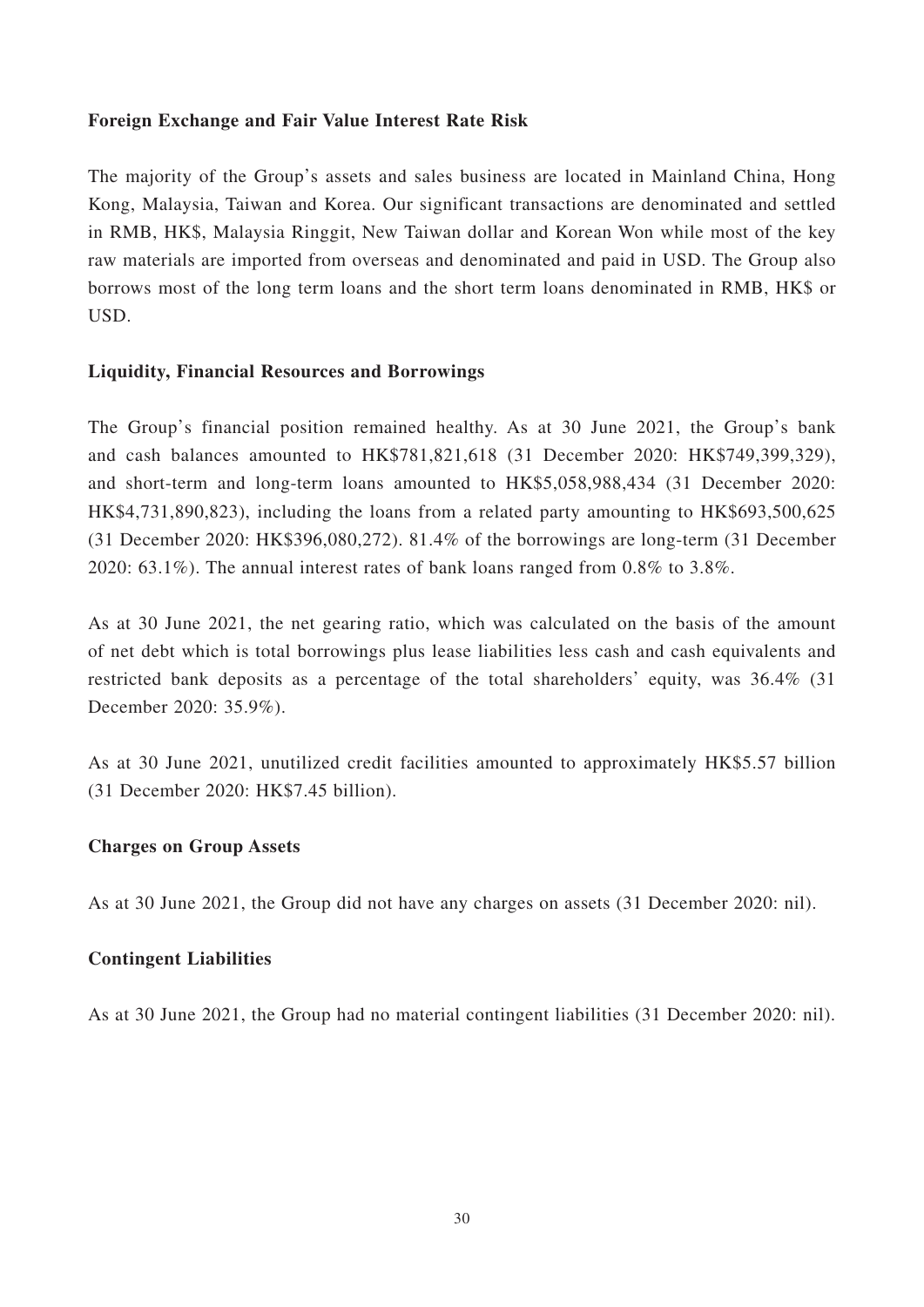# **Interim Dividend**

The Board has resolved to declare an interim dividend of HK\$0.10 per share for the Period (2020: HK\$0.10 per share) totaling approximately HK\$120,081,537, based on the 1,200,815,373 issued shares outstanding as at 30 June 2021. The interim dividend will be paid on or about 7 September 2021 to shareholders whose names appear on the register of members of the Company on 24 August 2021.

# **Closure of Register of Members**

The register of members of the Company will be closed from 20 August 2021 to 24 August 2021, both days inclusive, during which period no transfer of shares will be registered. In order to establish entitlement to the interim dividend, all transfer documents accompanied by the relevant share certificates must be lodged with the Company's branch share registrar in Hong Kong, Computershare Hong Kong Investor Services Limited, at Shops 1712-1716, 17th Floor, Hopewell Centre, 183 Queen's Road East, Wanchai, Hong Kong, not later than 4:30 p.m. on 19 August 2021 for registration of transfer.

# **Purchase, Sale or Redemption of the Securities**

Neither the Company nor any of its subsidiaries has purchased, sold or redeemed any of the Company's shares during the Period.

# **Corporate Governance**

The Company is committed to maintaining a high standard of corporate governance practices by emphasizing a quality Board, sound internal control, transparency and accountability to all the shareholders of the Company. For the Period, the Company has complied with all the code provisions set out in the Corporate Governance Code, as set out in Appendix 14 to the Rules Governing the Listing of Securities on The Stock Exchange of Hong Kong Limited (the "**Listing Rules**").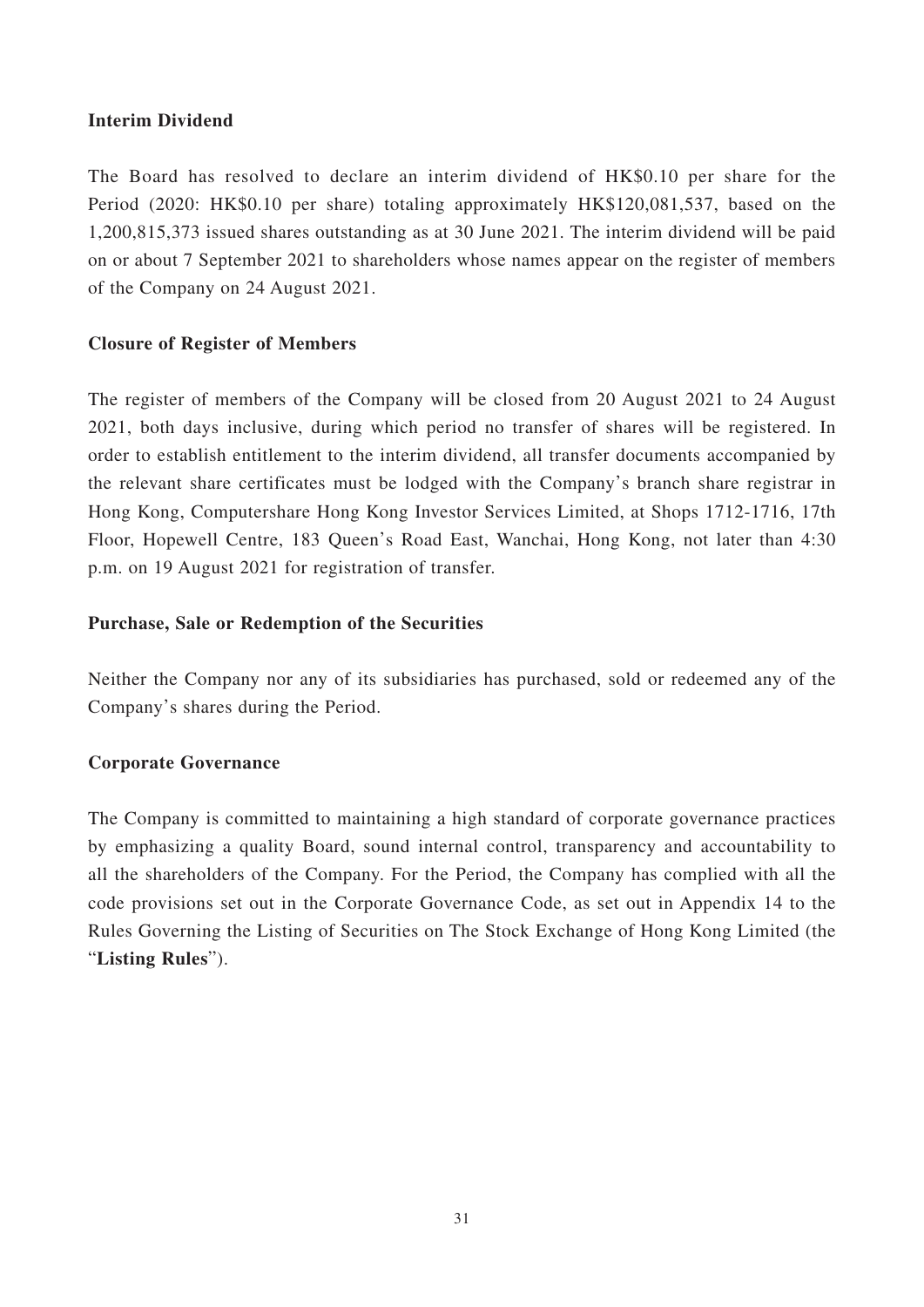## **Directors' Securities Transactions**

The Company has adopted a code for securities transactions by directors of the Company (the "**Code of Conduct**") on terms no less exacting than the required standard of the Model Code for Securities Transactions by Directors of Listed Issuers (the "**Model Code**") as set out in Appendix 10 to the Listing Rules. Having made specific enquiry with all the directors of the Company (the "**Directors**" or individually the "**Director**"), all of them confirmed that they have complied with the required standard set out in the Model Code and the Code of Conduct regarding securities transactions by the Directors during the Period.

## **Audit Committee**

The Company's audit committee (the "**Audit Committee**") has four members comprising three Independent Non-Executive Directors, namely, Mr. TSUI King Fai, Mr. WONG Kwai Huen, Albert and Mr. LAW Hong Ping, Lawrence and a Non-Executive Director, Mr. Carl Fredrik Stenson RYSTEDT. The chairman of the Audit Committee is Mr. TSUI King Fai. The Audit Committee is accountable to the Board and the principal duties of the Audit Committee include the review and supervision of the financial reporting process. It also reviews the effectiveness of internal audit, internal controls and risk evaluation. The unaudited interim results and interim report of the Company for the Period have been reviewed by the Audit Committee.

#### **Remuneration Committee**

The Company's remuneration committee (the "**Remuneration Committee**") has five members comprising three Independent Non-Executive Directors, namely Mr. TSUI King Fai, Ms. LEE Hsiao-yun Ann and Mr. LAW Hong Ping, Lawrence, and two Non-Executive Directors, namely, Mr. Johann Christoph MICHALSKI and Mr. Jan Christer JOHANSSON. The chairman of the Remuneration Committee is Mr. TSUI King Fai. The Remuneration Committee is responsible for formulating and making recommendation to the Board on the Group's remuneration policy, the determination of specific remuneration packages of senior management and making recommendations to the Board on the remuneration packages of individual Executive Directors and the remuneration of Non-Executive Directors. It takes into consideration factors such as salaries paid by comparable companies, time commitment and responsibilities of Directors and senior management, employment conditions elsewhere in the Group and desirability of performance-based remuneration.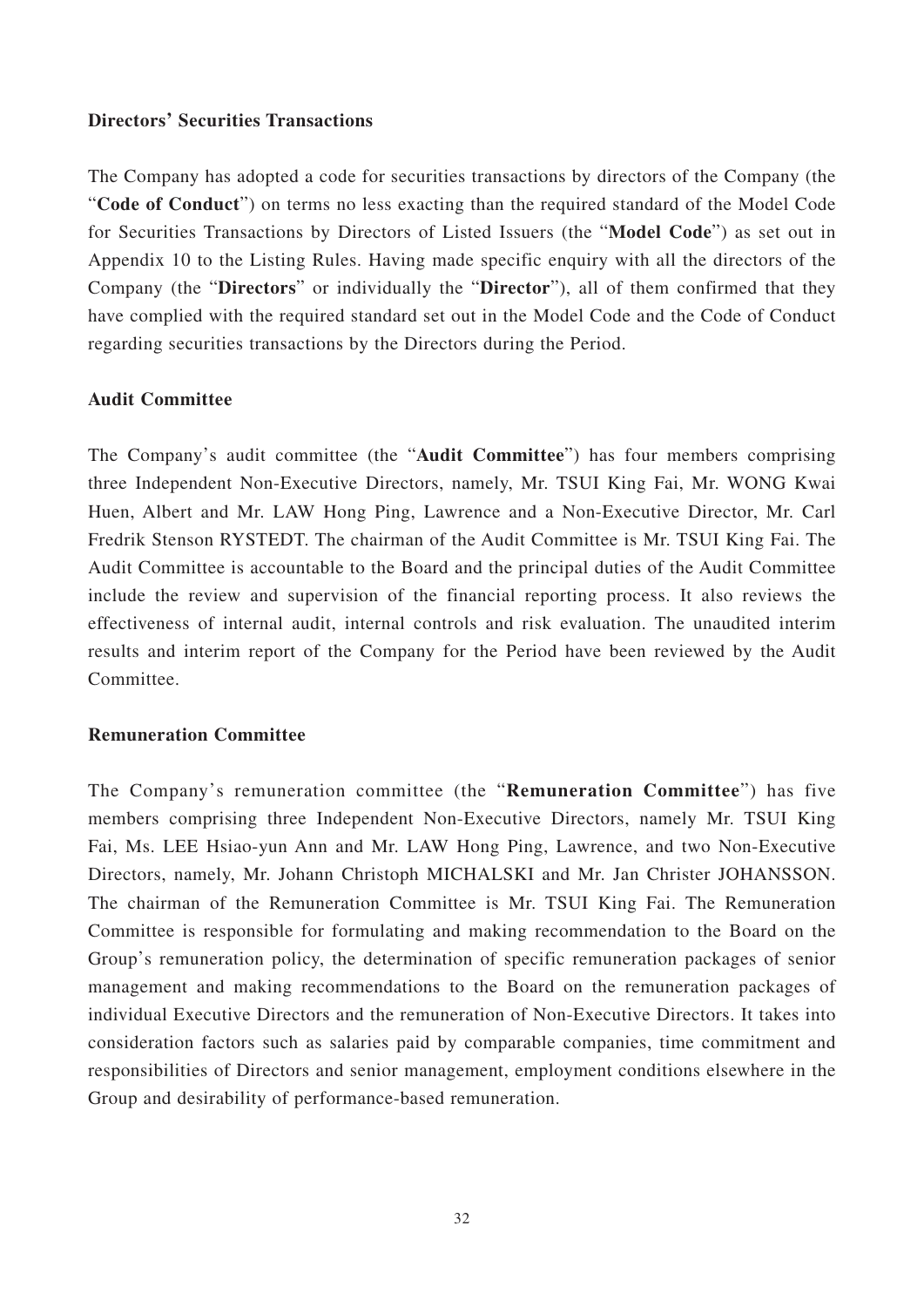# **Nomination Committee**

The Company's nomination committee (the "**Nomination Committee**") has five members comprising three Independent Non-Executive Directors, namely, Ms. LEE Hsiao-yun Ann, Mr. WONG Kwai Huen, Albert and Mr. LAW Hong Ping, Lawrence, an Executive Director, Mr. LI Chao Wang, and a Non-Executive Director, Mr. Jan Christer JOHANSSON. The chairman of the Nomination Committee is Mr. LI Chao Wang. The principal duties of the Nomination Committee are to consider and recommend to the Board suitably qualified persons to become Directors and to be responsible for reviewing the structure, size, diversity and composition of the Board on a regular basis.

# **Risk Management Committee**

The Company's risk management committee (the "**Risk Management Committee**") has five members comprising two Executive Directors, Ms. LI Jielin and Ms. YU Yi Fang, two Non-Executive Directors, namely, Mr. Jan Christer JOHANSSON and Mr. Carl Fredrik Stenson RYSTEDT, and an Independent Non-Executive Director, Mr. TSUI King Fai. The chairman of the Risk Management Committee is Mr. Jan Christer JOHANSSON. The principal duties of the Risk Management Committee are to assist the Board in deciding the Group's risk level and risk appetite, advising on major decisions affecting the Group's risk profile or exposure and to give directions where appropriate, and reviewing and reporting to the Board on identified key risks, risk register and related risk mitigating actions including crisis management.

# **Executive Committee**

The Company's executive committee (the "**Executive Committee**") comprises four members and is chaired by Mr. LI Chao Wang, an Executive Director. The other members are also all Executive Directors, namely Ms. YU Yi Fang, Mr. DONG Yi Ping and Ms. LI Jielin. The duties of the Executive Committee include to develop and make recommendations to the Board on the Company's annual budgets, CAPEX budget, material business plans, and to review and approve proposals for restructuring and major asset disposal as well as individual annual salary increases for senior executives of the Group within the annual budget approved by the Remuneration Committee.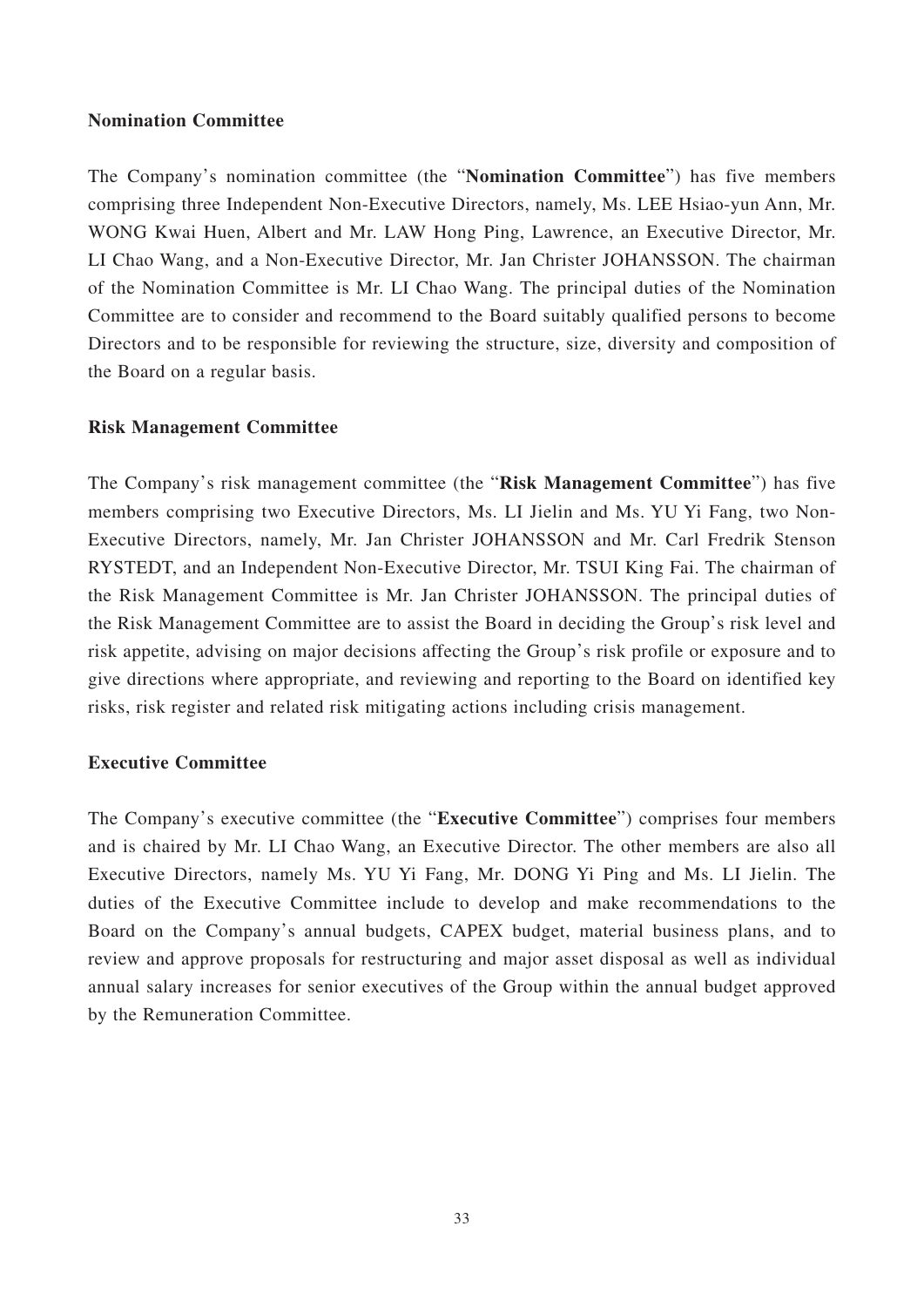# **Strategic Development Committee**

The Company's strategic development committee (the "**Strategic Development Committee**") comprises four members and is chaired by Mr. Jan Christer JOHANSSON, a Non-Executive Director. The other members are two Executive Directors, namely, Mr. DONG Yi Ping and Ms. LI Jielin and a Non-Executive Director, Mr. Johann Christoph MICHALSKI. The principal duties of the Strategic Development Committee are (a) to advise on strategy of the Group, namely to review and advise the mid to long term strategic positioning, business plans, brand strategies, investment decisions and mergers and acquisitions of the Group and make recommendations to the Board/Executive Committee; and (b) to monitor, review and advise the implementations of strategic plans.

# **Publication of Results Announcement and Interim Report**

This announcement is published on the websites of the Company (www.vinda.com) and The Stock Exchange of Hong Kong Limited (www.hkexnews.hk). The 2021 interim report of the Company will be dispatched to the shareholders of the Company and available on the same websites in due course.

# **Acknowledgement**

On behalf of the Board, I extend my gratitude to all our staff for their hard work and dedication during the Period.

> By Order of the Board **Vinda International Holdings Limited LI Chao Wang** Chairman

Hong Kong, 15 July 2021